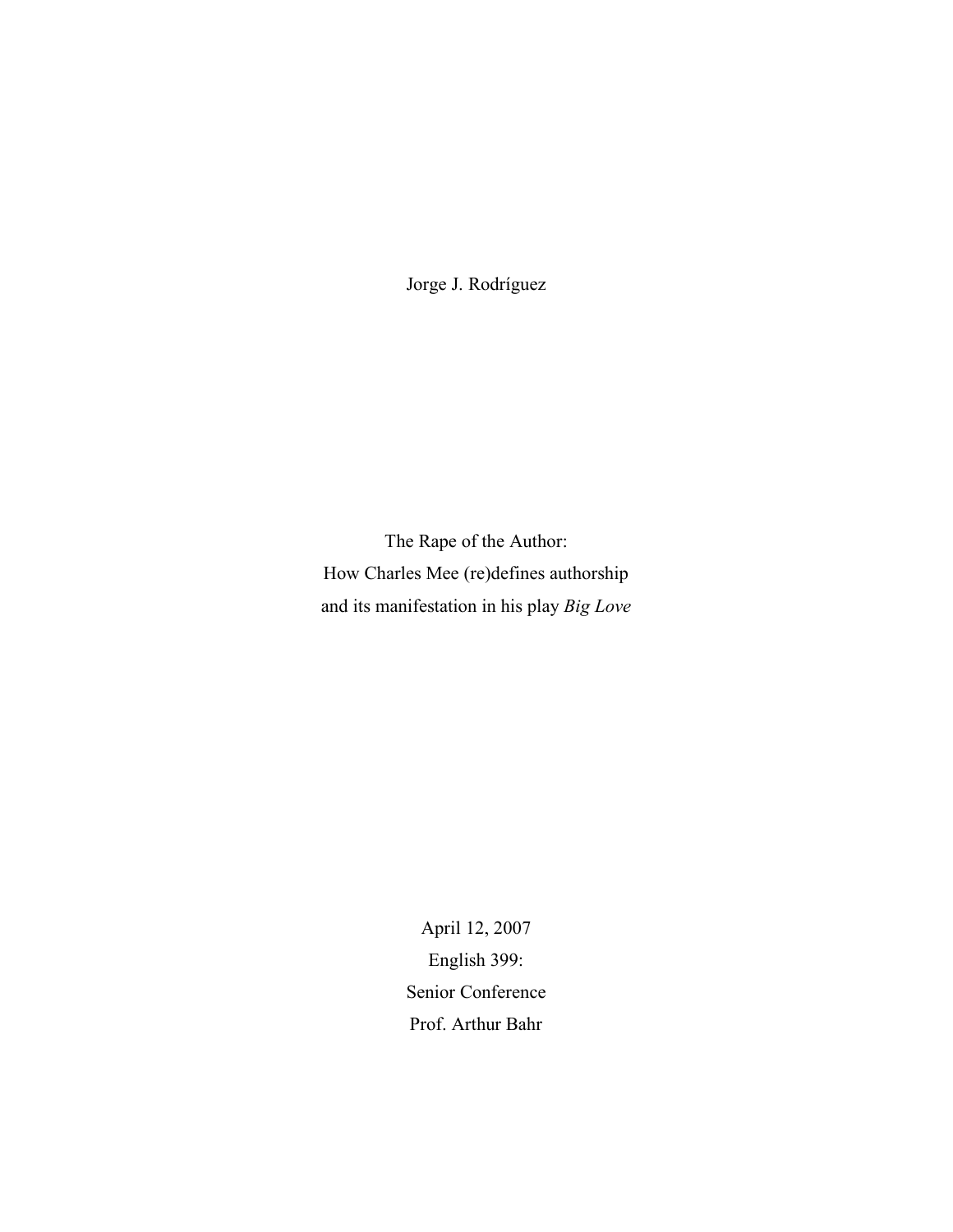In 1996, playwright Charles Mee's website, "the (re)making project," appeared on the Internet, featuring all of his plays free to download along with an invitation to his readers to do as they pleased with the texts published there. As the name of the website suggests, Charles Mee wants his readers to take his plays and make them over again, whether that means cutting, editing, or completely rewriting them. This invitation, in fact, serves as a testament of the playwright's composition techniques and the liberties he has taken with the writings of other authors. Mee's plays are not only inspired by other writer's work, but he also appropriates from their texts and incorporates them into his own writing. As a result of this apparent plagiarism, Mee's plays have a distinct fragmented structure that often combines both Greek and Shakespearean forms and themes with elements of pop culture and contemporary America. Thanks to the continuous (re)making process that defines his work, his plays are influenced by our cultural heritage while they incessantly reinvent that same culture.

Four years after launching this website, Charles Mee premiered his play *Big Love* on the stage of the 2000 Humana Festival. The play, his most produced one to date, effectively embodies the nature and essence that define his work. Based on Aeschylus' *The Suppliant Women*, which was long believed to be the earliest of the surviving Greek plays, <sup>2</sup> *Big Love* remakes this tragedy and addresses it to a contemporary American audience. Although he preserves the storyline of the original play, Mee integrates contemporary songs, references, and themes into his adaptation. Hence, the sisters that lead the play appear on stage to the tune of "You Don't Own Me", afterwards request L'Oreal products from their host, and complain about their American cousins who take

<sup>1</sup> Cummings, Appendix C. <sup>2</sup> Thanks to the publication of <sup>a</sup> papyrus fragment in 1952, the dating of *The Suppliant Women* changed and now it places *The Persians*, another Aeschylus play, as the earliest existing Greek play (Conacher, 75).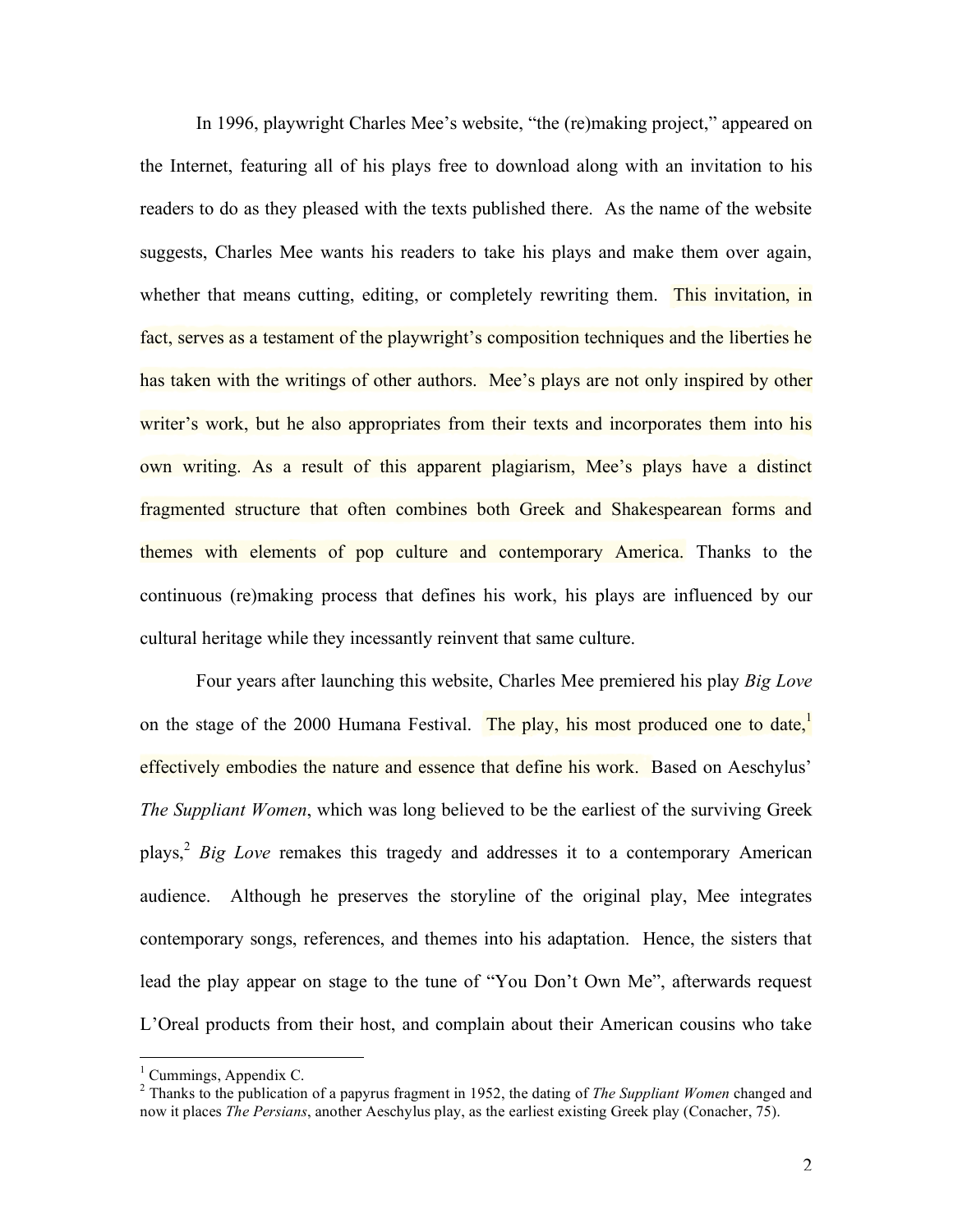whatever they want. Framing it within this pop culture context, *Big Love* appropriates Aeschylus' play and by reinventing its story, it claims it as its own. Ultimately, Mee's most popular play serves as a true testament of how he seizes a text and after (re)making it, he invites others to subject his work to the same process.

Besides the writings of the Greeks, Shakespeare, and other authors whose work belongs to the public domain, Mee also takes passages and plots from plays by Brecht, Beckett, and other contemporary playwrights whose work is in fact copyrighted.<sup>3</sup> This blatant plagiarism forces us to read Mee's work as a violation: he disregards copyright laws and treats all works as if they were free for him to do with as he pleased. His shameless appropriation of these works encourages us to consider how new and significant literature might be produced if there were a cultural and creative exchange among writers, one that would give them the liberty to use each other's work with no restrictions or limitations. Charles Mee's contention that it is impossible for us to exist separate from culture, and that we should therefore embrace its influence on our writing, further encourages such speculation.<sup>4</sup> If we eliminated all copyright laws and included

 <sup>3</sup> For instance, in the case of Mee's *First Love*, he opens the play with Harold sleeping on <sup>a</sup> bench and with Edith yelling at him to "Shove up!", a scene that is taken from Samuel Beckett's short story of the same title. Yet, Mee does not acknowledge or cite his source for this, despite the fact that his play was visibly inspired by the writing of another playwright. Similarly, Mee incorporates passages from Allen Ginsberg's poem "Howl" into the dialogue of his play. "Ah, Carl Solomon!/I'm with you in Rockland/where you're madder than I am/Do you know this poem?" (*First Love*), asks Edith to Harold before they both start reciting alternating passages from "Howl". Other than Edith's fleeting suggestion that this may in fact be a poem written by someone else, *First Love* does not acknowledge Ginsberg for being the author of that text either. In fact, in his note at the end of the play, Mee does not clarify that he did not write such passages. Although Mee may have secured rights to reproduce this poem without specifying it in the play, the fact remains that by not crediting Ginsberg, Mee appears to claim a certain authorship over "Howl".<br><sup>4</sup> In an interview with his daughter, Charles Mee explains: "culture speaks through us without our even

knowing it" ("Shattered", 89). Since we are bound to be a part of culture, even if we are unaware of it, Mee decides to take advantage of culture: "I use the culture unedited at the front end, and then at the back end I complete what I did at the front end…it's an open system of participating in the culture that's bigger than you are, that you sort of give yourself to, and that you understand you don't control" (92).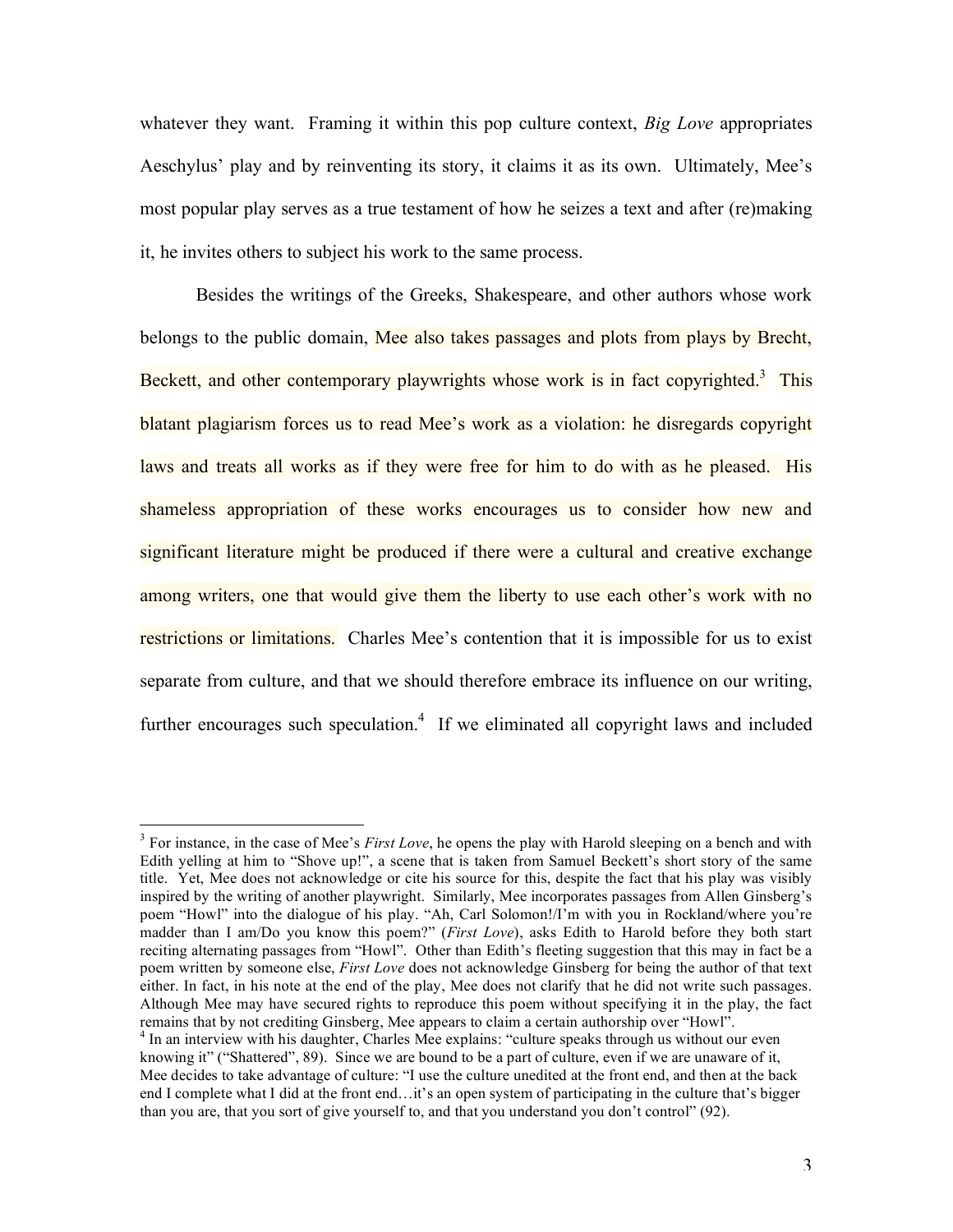all texts into the public domain, we would then approach the kind of relationship that Mee believes there should exist among writers.

Mee's plagiaristic tendencies, however, violate our most basic sense of what a responsible author is and help us do away with the restrictive structures of copyright and authorship, which have prevented us from producing a free exchange of texts. Some form of violence, then, seems necessary to liberate writing from the preconceived notions that our society has imposed on it. *Big Love* reflects a similar concern surrounding its discussion of the subject of rape and provides a working analogy useful to our understanding of Mee's writing techniques. By suggesting that rape, if interpreted from a figurative point of view, is not necessarily the evil that our society has made it out to be, the play opens the possibility that Mee's violation of other writers' texts is not the crime our laws have turned it into. In fact, as *Big Love* suggests how this figurative rape can have some cultural value, we learn to appreciate Mee's plagiaristic tendencies not as a hindrance to writing, but as a useful tool for the production of literature. Ultimately, our perception of Mee's work as a violation and the rape analogy present in *Big Love* promote the idea of a free exchange among writers and consequently allows them to benefit from the role of culture in the writing process. At the same time, this exchange produces a sense of fragmentation and assemblage in the work of the playwright.

Charles Mee writes like a collage artist. He takes full advantage of his notions of appropriation to write plays that are often a compilation of existing plays as well as a collection of texts found in our popular culture, such as "letters of Simone de Beauvoir, *The National Inquirer*, transcripts of the trial of the Menendez brothers, *Warren Buffet Speaks*…*Vogue*…*SCUM Manifesto*, and *Soap Opera Digest*" ("Shattered", 87). In

4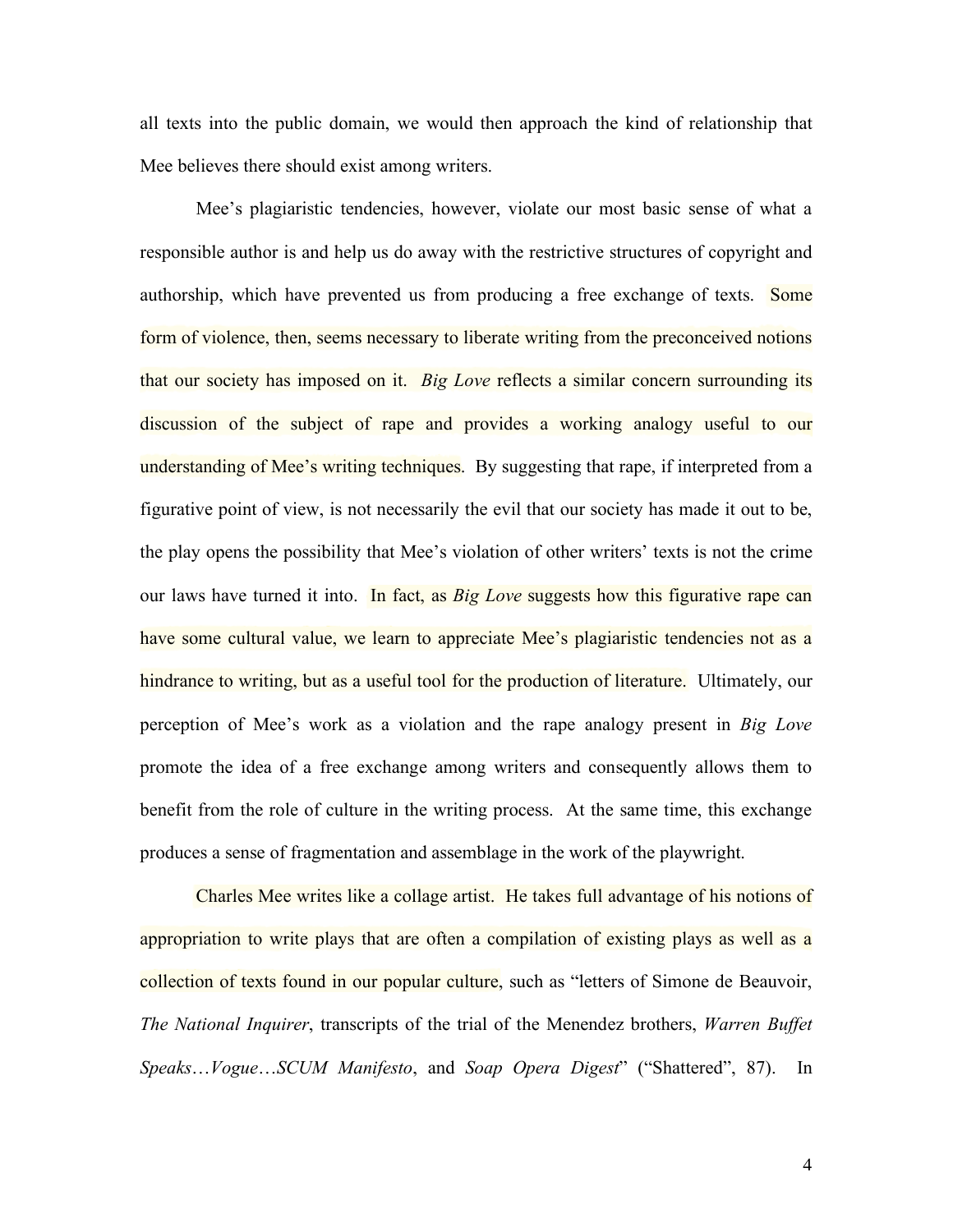effect, what results is an assemblage, a visual and three-dimensional collage, of both lowbrow and highbrow elements that blend together to create a Charles Mee production. In an interview with his daughter, Erin Mee, he discusses the particular influences of painters who experimented with collage-making techniques:

What Ernst did, in effect, is what I'm saying I'd like to do: he took scissors and he cut texts out of daily newspapers and catalogues of other things, and then he rearranged them on a page and glued them down and did a little drawing and painting around them to make them into his view of something. So, in effect, he took the unedited material of the real world and rendered it as hallucination. And that's what I think I'm doing all the time. I think Max Ernst is my dramaturg. ("Shattered", 87)

Rather than producing a work that is completely his own (an impossibility, according to Mee), he composes his plays by assembling the pieces of life and culture that seem relevant to a particular work and then writing a few finishing touches on top of that cutand-pasted structure.

This collage-like writing technique produces in turn a sense of fragmentation in Mee's plays. Upon examining any of the plays published on his website, one experiences the centrifugal effects that have distinguished many other postmodern texts. In his memoir, *A Nearly Norma Life*, Charles Mee explains his rationale for this aesthetic:

I like plays that are not too neat, too finished, too presentable. My own plays are broken, jagged, filled with sharp edges, filled with things that take sudden turns, careen into each other, smash up, veer off in sickening turns. That feels good to me. It feels like my life. (214)

Mee's plays can be considered "broken" or full of "sharp edges" because he does not polish the transitions between scenes, his characters are not as fully developed as one would expect, and his plots do not always follow traditional trajectories. That this kind of fragmentation "feels good" signals that Mee purposely seeks to create that unfinished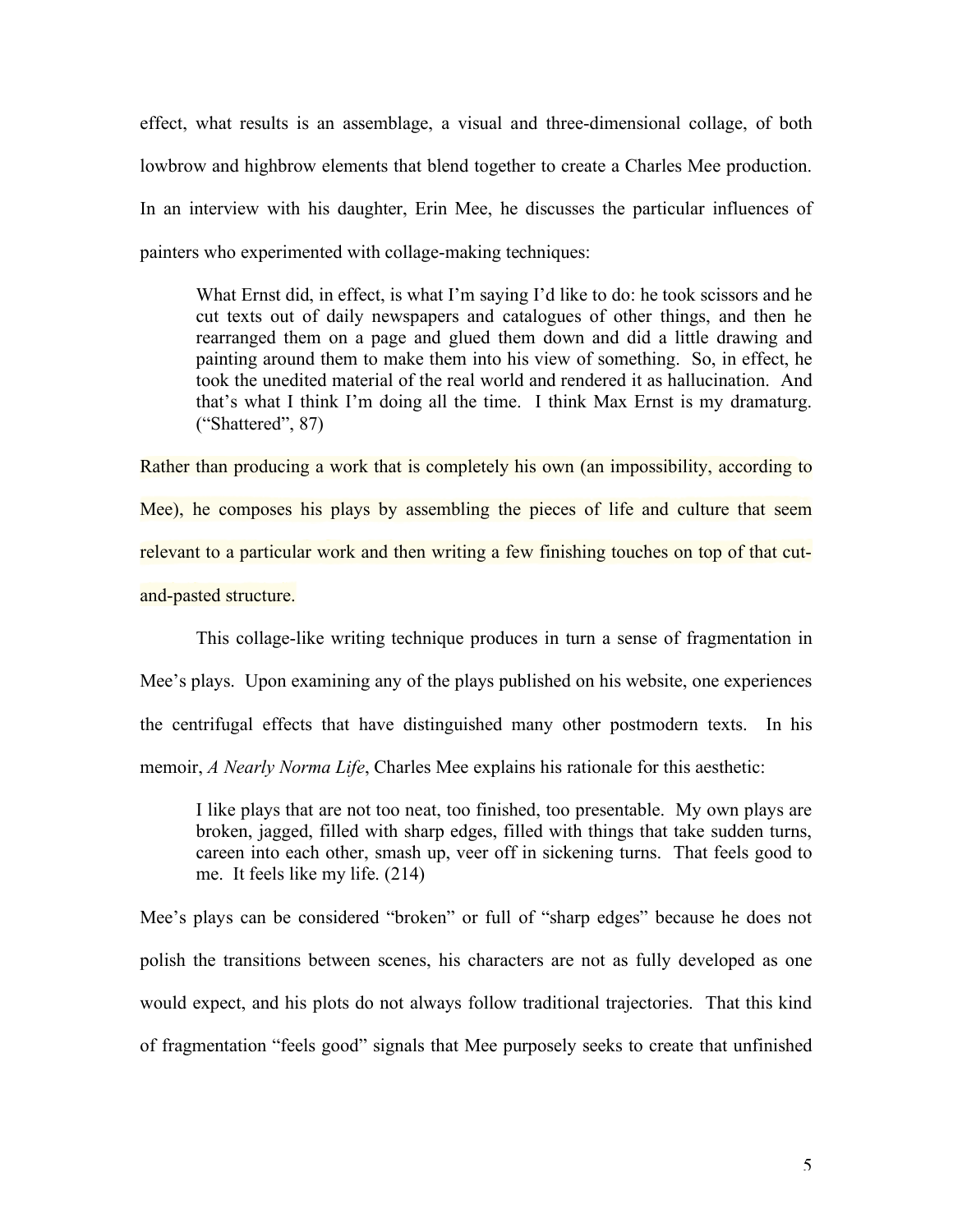look for his plays as an artistic statement that separates his writing from the more presentable works we are used to seeing and reading.<sup>5</sup>

Despite Mee's apparent originality, the playwright argues that "there is no such thing as an original play" ("about the project"). Rather than inventing something new, we are constantly (re)inventing elements already present in our culture. He adds, however, that in that (re)invention we are simultaneously creating new culture.<sup>6</sup> As he clarifies in his website: "whether we mean to or not, the work we do is both received and created, both an adaptation and an original, at the same time. We re-make things as we go" ("about the project"). Since according to him we are constantly remaking, adapting, and then creating, it is impossible for us to disregard the influence that culture has over our artistic and creative work. In a profile on National Public Radio's *All Things Considered*, Mee defends "the notion of a cultural commons, a part of the culture everyone shares". Embracing and contributing to the creation of this "cultural commons" offers one path toward freedom from the pressure and impossibility of being completely original in our work.

Mee takes the first step in the creation of this "cultural commons" when he offers his plays to his readers for them to freely use in the composition of their own work. In his website, he extends the following invitation to other playwrights: "Please feel free to take the plays from this website and use them freely as a resource for your own work […]

<sup>&</sup>lt;sup>5</sup> Charles Mee has also suggested that suffering from polio has also influenced his artistic vision given that he wants the jaggedness of his plays to reflect the brokenness of his body. In his *Notes towards a Manifesto*, he writes: "Most of the plays I grew up didn't feel like my life. They were such well-made things…And my life hadn't been like that. When I had polio as a boy, my life changed in an instant forever…And it was no longer well made…And so, in my own work I've stepped somewhat outside the traditions of American theatre in which I grew up to find a kind of dramaturgy that feels like my life" ("Shattered", 93). For more on his life with polio, please consult Mee's memoir, *A Nearly Normal Life*.<br><sup>6</sup> In the interview with his daughter, Charles Mee says of the figure of an author: "the culture creates these individuals, and the individuals create culture" ("Shattered", 88). Hence, an author's work is created by the influence of culture and out of that influence it is able to create new culture.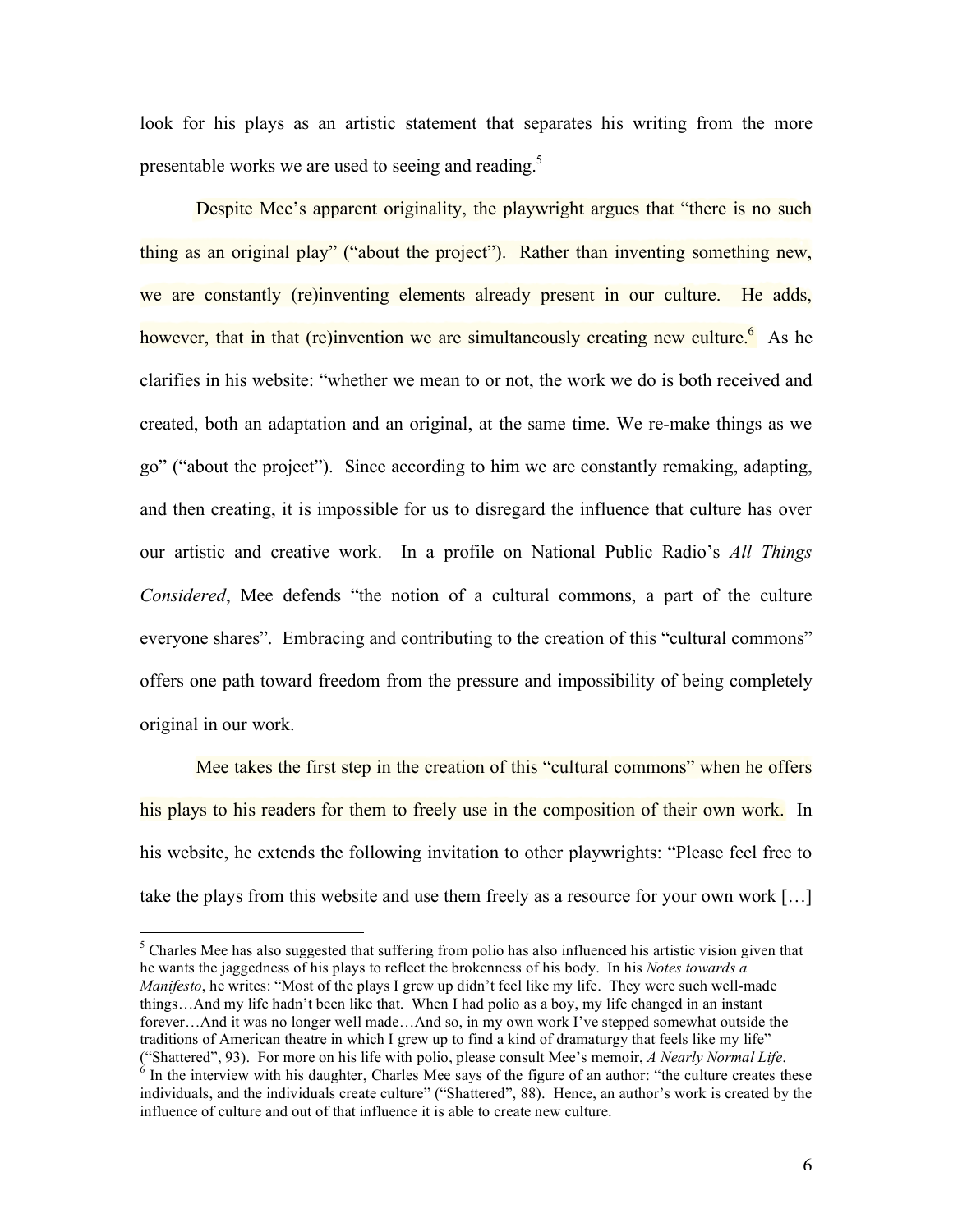I hope those who read the plays published here will feel free to treat the texts I've made in the same way I've treated the texts of others" ("about the project"). By allowing others to appropriate his work too, Mee resolves the tension produced by his initial stealing from other writers. Since all texts are then subject to the same kind of appropriation, Mee effectively opens the doors to the creation of a "cultural commons".

Mee's invitation to reinvent and remake his plays presents us with the problematic of an open text. By encouraging those rebuilding his plays to choose the final form that any given one of this plays will take, Mee diminishes the role of the author in the production of a text. In his interview with his daughter, he establishes that he wants others to choose the final form of the open texts he has offered us since this will inevitably happen to his work after his death. He explains:

Eventually we all die and we lose control over our work. If the stuff you left is worth anything at all, then people will take it and mess with it ... I'm eager to see what will be done after I'm dead and gone and no longer have any control over what people do ... I've always thought the playwrights who get the best productions are the dead playwrights, so I thought it might be best of behave like one. ("Shattered", 93)

This notion of the writer playing dead directly recalls Roland Barthes' essay *Death of the Author*, in which the French literary critic suggests that "to give a text an Author is to impose a limit on that text"  $(121)$ . By playing dead, Mee guarantees that those who want to (re)make his plays are not limited in the possibilities of what they can do to the text.

It is therefore curious that all of Mee's plays are copyrighted. Following his invitation to readers, Mee warns us in his website:

don't just make some cuts or rewrite a few passages or re-arrange them or put in a few texts that you like better … if you would like to perform the plays essentially or substantially as I have composed them, they are protected by copyright in the versions you read here, and you need to clear performance rights ("about the project")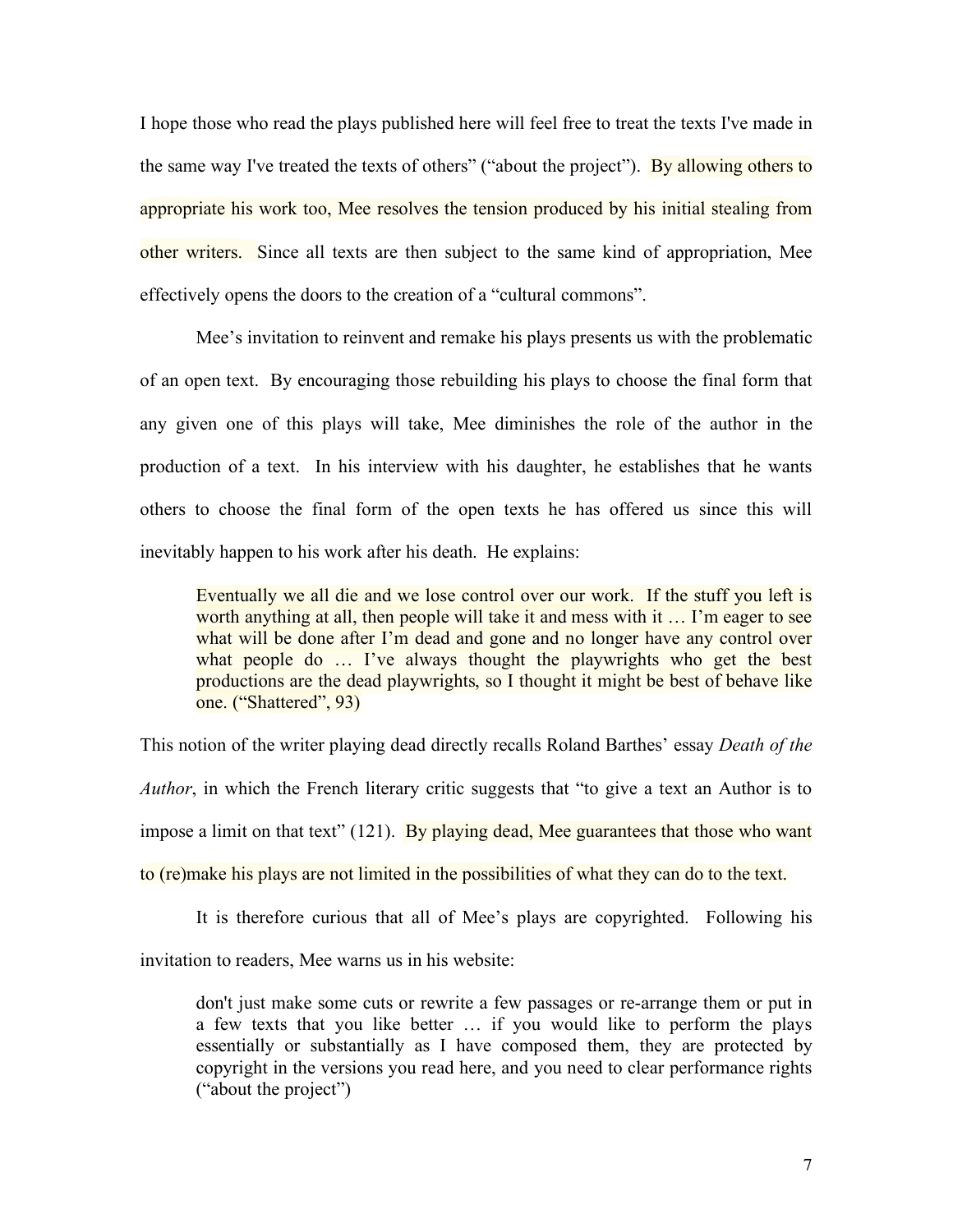His use of copyright, however, does not appear to be a mark of ownership, but instead an attempt to identify and distinguish his version of the play from further rewrites. His insistence that to remake a play one cannot "just make some cuts" suggests that his interest in marking his version of the play is "less proprietary than it is personal" (Cummings, 85). If his interest were proprietary, he would want to be credited or acknowledged as a contributor, collaborator, or inspiration for the work someone else has created out of his texts. Instead, in the description of the project, Mee encourages those who are remaking his plays to "put your own name to the work that results" ("about the project") and to forget about him.<sup>7</sup> Therefore, Mee's copyright over his plays serves rather as a kind of labeling system that identifies who wrote which version of the play. He attaches his name to the plays in his website not to preserve them in their published form, but as a reference to who composed that version of the play. Ultimately, having his plays copyrighted forces readers to fully commit to the idea of remaking one of his plays instead of just cutting a few parts and calling it their own.

Mee argues that this appropriating and remaking process is, in fact, how many writers like Shakespeare and Aeschylus composed many of their masterpieces,<sup>8</sup> suggesting that "some of history's greatest playwrights were what today's critics might call plagiarists" (NPR). Their ability to write such meaningful texts, moreover, Mee links

 $<sup>7</sup>$  Although Mee collects some royalties from his plays, this invitation to other writers to bypass copyright</sup> laws also frees them from securing performance rights. In order to make a living, Mee has a patron. Erin Mee explains: "Richard B. Fisher and Jeanne Donovan Fisher give my father a yearly stipend to write plays. He has offered to give them the royalties from productions, which, so far, they have refused to take" ("Shattered", 104).

 $\frac{8}{8}$  In his website, Mee provides us with a the following examples: "None of the classical Greek plays were original: they were all based on earlier plays or poems or myths. And none of Shakespeare's plays are original: they are all taken from earlier work […] Brecht's Caucasian Chalk Circle is taken from a play by Klabund, on which Brecht served as dramaturg in 1926; and Klabund had taken his play from an early Chinese play" ("about the project").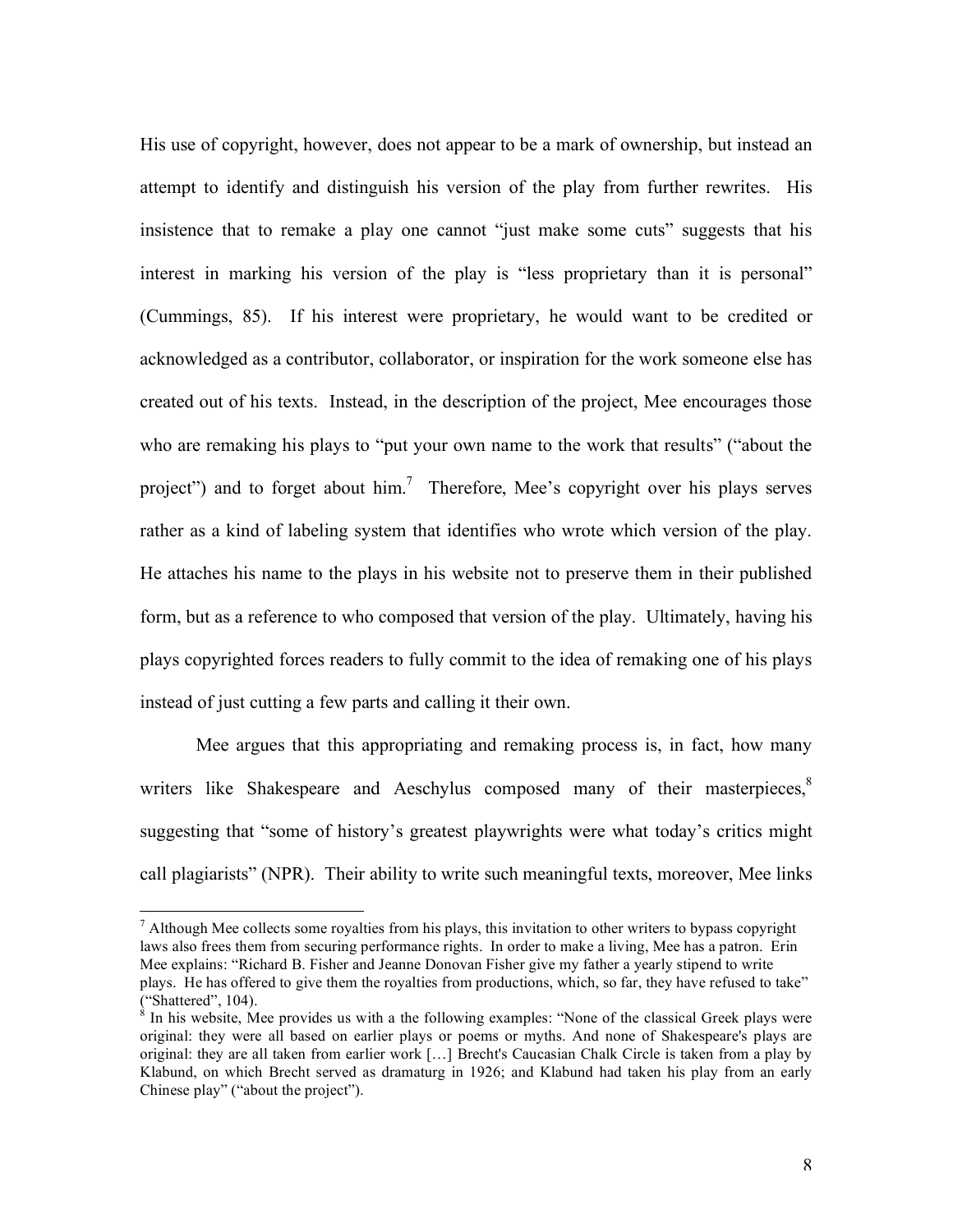to their capacity to freely appropriate what they found in their culture and reinvent it. As he suggests in his NPR profile, the repressive force of copyright laws is thwarting the possibility of creating literature the same way in which these masterpieces were composed: "It certainly has to give you pause to wonder if you're not choking off the possibility of producing work as great as the Greeks and Shakespeare produced". The prospect of writing new literary masterpieces through the same technique of appropriation that these classic dramatists used emphasizes the importance of the creation of a "cultural commons," which alone offers the same freedom that Shakespeare and the Greeks had when appropriating the texts and stories they found in their culture.

Mee's defense of this "cultural commons" is most clearly illustrated by his appropriation of Greek texts. Since these plays belong to the general domain, Mee is able to use them and take away from them as he pleases without being accused of plagiarism or copyright infringement. Therefore, Mee, as well as any other playwright, is able to engage in a free textual exchange with any of these classic dramatists, as their works are a part of our culture everyone can share. In six of his plays,<sup>9</sup> Mee freely appropriates the story of Greeks plays and, following the plot traced by the original text, produces a work featuring his own trademarks. Mee explains this process in further detail in his memoir when he writes:

I have come again and again to take the text of a classic Greek play, smash it to ruins, and then atop its ruined structure of plot and character, write a new play, with all-new language, characters of today speaking like people of today, set in the America of my time—so that America today lies as it were, in a bed of ancient ruins. (*A Nearly Normal Life*, 214)

 <sup>9</sup> *Big Love*, *True Love*, *Orestes 2.0*, *The Trojan Women: <sup>A</sup> Love Story*, *The Bacchae 2.1*, and *Agamemnon 2.0*. The first four of these rank among his most produced plays (Cummings, Appendix C).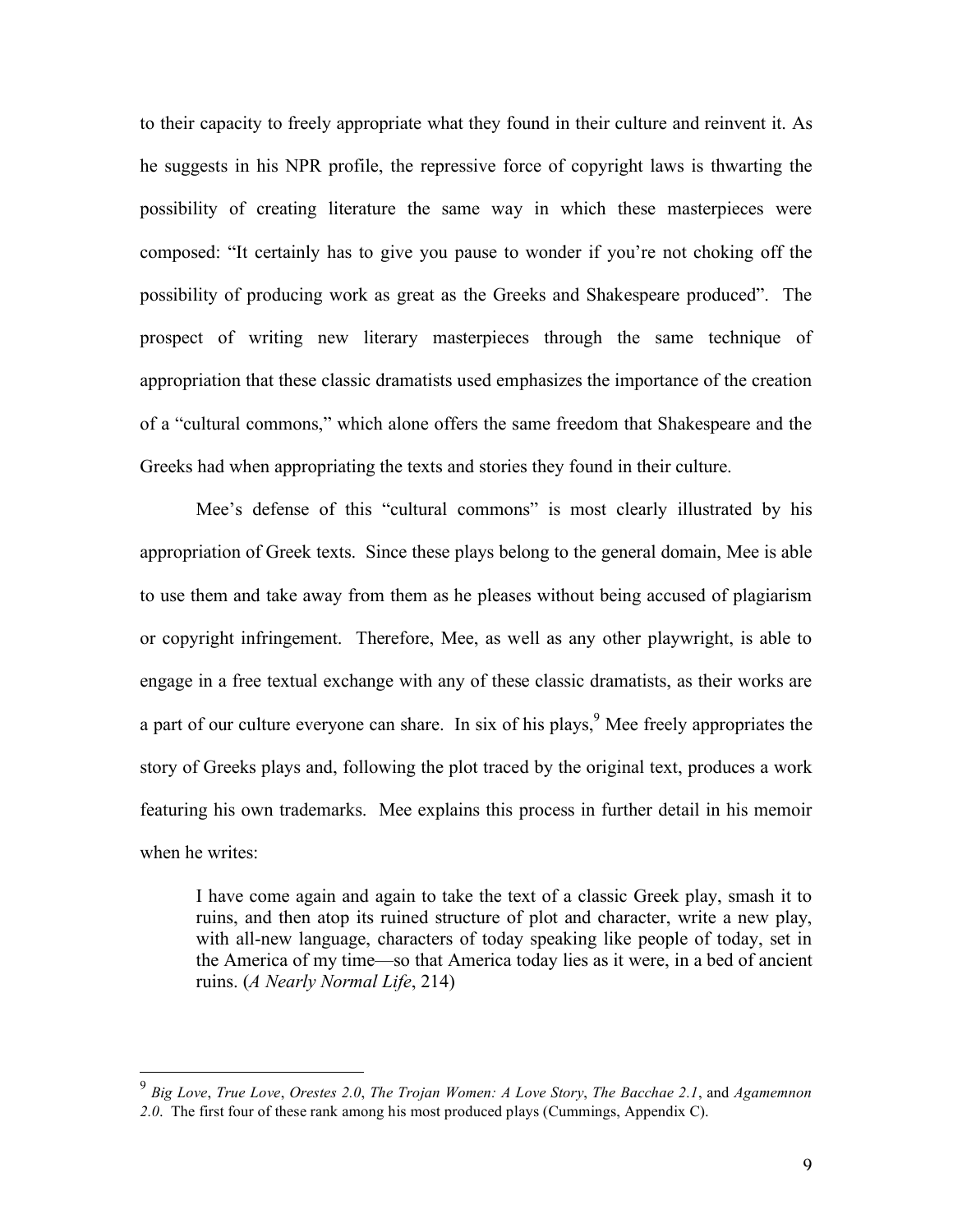By destroying their classical form, Mee can rewrite Greek texts according to his own principles of fragmentation and assemblage. The result is a new text that preserves the "original" story, but embellished with the chaos and jaggedness typical of Mee's work.

These classical plays are suitable for Mee's (re)making project given that our need to translate them from their original language, forces us to (re)write them. In her essay "Modern Performance and Adaptation of Greek Tragedy", critic Helene P. Foley suggests that writers and theater artists working on Greek plays often find the necessity of translation a spur to further adaptation. Foley explains:

Every contemporary performance of a Greek tragedy must be an adaptation of sorts, since it involves translation of the language of the original and confronts a profound ignorance of the music, dance, and theatrical context that conditions its first presentation. This impediment removes the barrier of language and theatrical convention … and thus invites experimentation". (4)

The fact that no contemporary production of a classical text will fully mirror its original presentation effectively liberates artists, offering them a great level of creative freedom that they do not necessarily enjoy when working on more contemporary texts.

Charles Mee does not hesitate in taking full advantage of this sort of liberty when adapting Aeschylus' *The Suppliant Women*. The play that results out of this process is *Big Love*, a text that preserves the plot of the original but that differs radically in nearly every other respect. Both plays tell the story of fifty sisters who flee from their home country looking for asylum after their fifty cousins threaten to impose an old marriage contract. Fearing this prearranged marriage, the sisters desperately seek refuge, but soon enough their cousins discover their whereabouts and demand that they wed immediately. Although the similarities between the two plays end there, Mee's play continues further. As it turns out, *The Suppliant Women* is actually a part of a larger trilogy of which the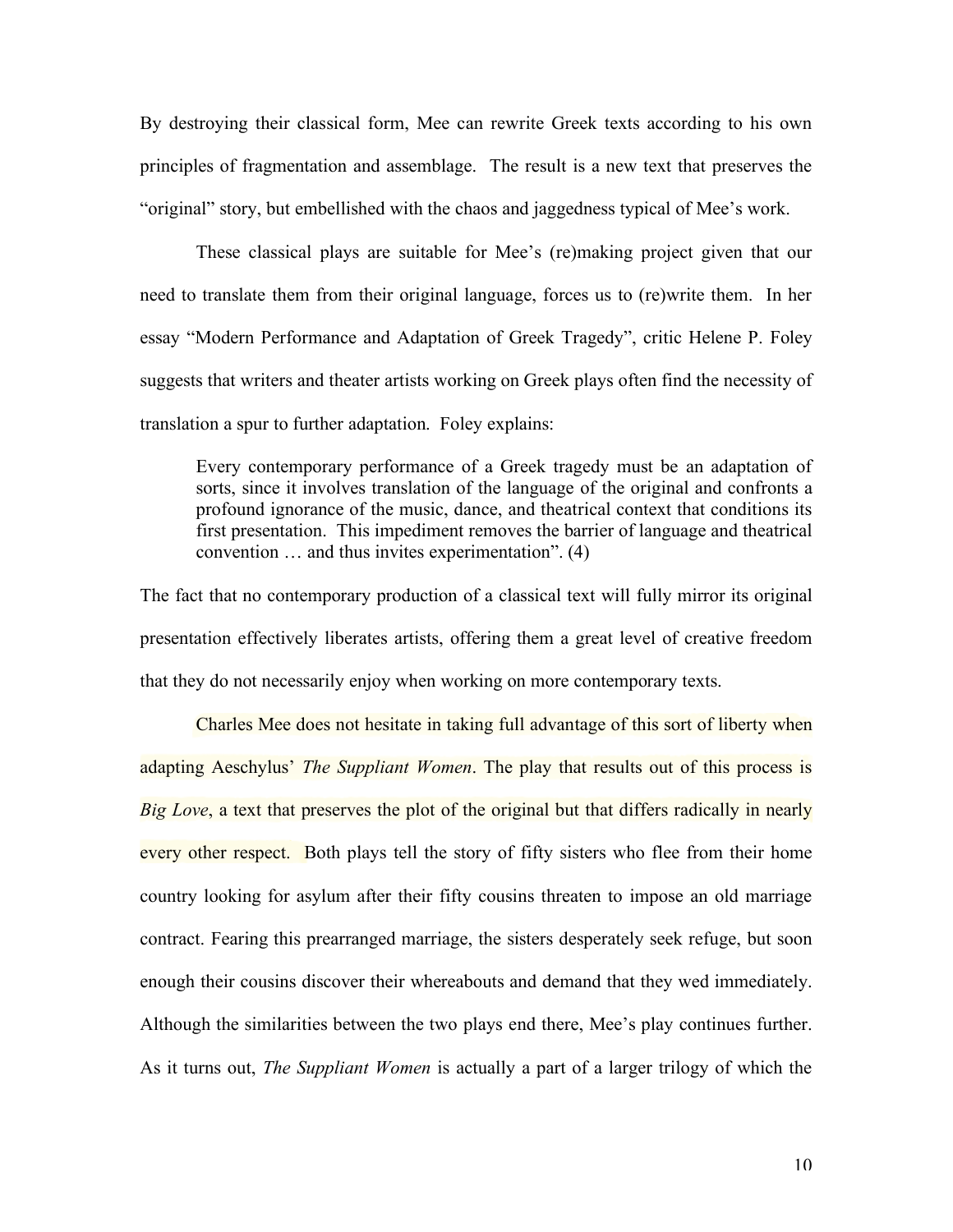last two plays, *The Egyptians* and *The Danaids*, no longer survive. Charles Mee, however, pieces together what we know about the plot of these two later plays from the fragments that we have inherited. <sup>10</sup> In turn, *Big Love* appears to be not only a reworking of *The Suppliant Women*, but a reconstruction of what has become known as the Danaid trilogy.

Although Mee took many liberties when (re)constructing Aeschylus' trilogy,<sup>11</sup> *Big Love* shares similar concerns with it about the sister's marriage to their cousins. At first, it appears that the women should oppose this arranged marriage because it consists of an incestuous union, but as it turns out, the plays never make any reference to the issue of incest. Instead, these two groups of sisters object so adamantly to the marriage because it represents a violation of their wills. As Gilbert Murray remarks, regarding the cousins in *The Suppliant Women*, "the one conclusive and damning objection to them is the fact that the Maidens dislike them […] the fact turns their suit into a persecution and the marriage into a violation" (16). The cousins' insistence that the women should marry

 <sup>10</sup> Further examination of *Big Love* in light of our knowledge about Aeschylus' trilogy reveals many more similarities in their respective plots. In the second play, the sisters, also known as the Danaids, are subjected to the will of their cousins and are ultimately forced to marry them. The same happens towards the latter part of *Big Love*, and the sisters' response in both plays is to murder their cousins on their wedding night. In each play, however, one sister breaks the pact: in *The Suppliant Women*, Hypermnestra pardons Lynkeus' life just as Lydia forgives Nikos in *Big Love*, both because they have fallen in love with their new husband. Towards the conclusion of Mee's play and in the last play in Aeschylus' trilogy, Lydia and Hypermnestra are put on trial, respectively, for their betrayal of their sisters, but in the end, they are

both acquitted of their charges.<br><sup>11</sup> Among the differences between the work of the two playwrights, we first notice that Mee changes the location of the play: in Aeschylus' play, the sisters flee from Egypt to Argos, while in Mee's adaptation they go from Greece to Italy. Furthermore, there is no large chorus as the one in *The Suppliant Women*, but instead *Big Love* represents the sisters through three women with archetypical personalities: Lydia, the hopeful romantic; Thyona, the man-bashing feminist; and Olympia, the superficial bombshell. On the other hand, the figure of the father of the Danaids completely disappears in Mee's play. Moreover, unlike the Argive leader, Piero, his equivalent in *Big Love*, offers housing for the weekend to the sisters, but warns them that he cannot protect them any further from their cousins. In fact, when the cousins arrive in Italy, he tries to negotiate with them rather than instantly chasing them away as the Argive leader does in the original play. Finally, although Hypermnestra and Lynkeus do not end up together at the end of the play since she had previously helped him escape, Mee writes a happier ending for *Big Love* as Lydia and Nikos leave the stage together, to the sound of a wedding march.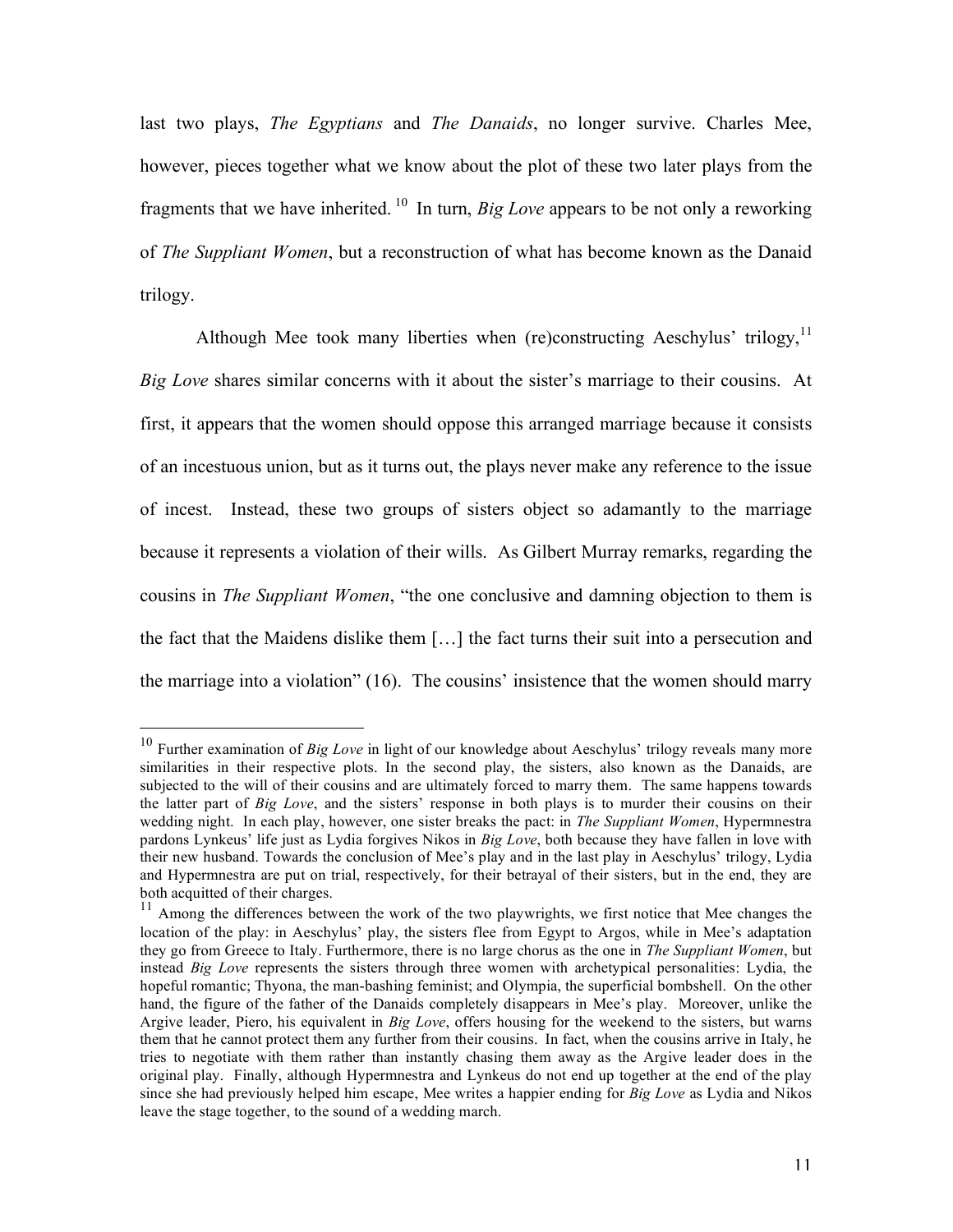them presents us with the issue of one group imposing its will over another. This is the case in *Big Love* also, as Olympia says: "This is no different than it would be/if we were lying in our beds/and soldiers came through the door/and took whoever it was they wanted." Olympia's analogy establishes how the sisters' wills are being flagrantly violated as their cousins force their wishes onto them.

Ultimately, as the sisters continue to perceive this arranged marriage as a violation, they end up labeling their cousins' insistence as rape. Rather than a physical or sexual violation, the sisters' reference to rape alludes to the forcible and unsolicited nature of their cousins' intentions. This suggestion is first presented in the opening scene of the play when Giuliano asks Lydia what they are seeking refuge from and she answers, "kidnapping. Or rape" (*Big Love*). The equivalency implied by her response points towards the association between rape and a violation that is not explicitly sexual. Lydia thus suggests that rape is the act of taking anything by force,<sup>12</sup> rather than only a sexual assault. Giuliano, however, fails to understand how a prearranged marriage can truly be an act of rape and limits himself to answering Lydia: "Well, marriage really" (*Big Love*). This is the same attitude that the sisters struggle with throughout Mee's play as others fail to understand how rape and a non-sexual violation can be parallel terms. A similar kind of equivalency occurs when the sisters protest: "these men are leeches/these men are parasites/these rapists" (*Big Love*). This equivalency between rapists and parasites builds on the earlier ambiguity between rape and kidnapping; together these passages suggest that the concept of rape can be defined to embody many kinds of violation.

 $12$  This is how the Oxford English Dictionary principally defines rape. It also defines it as the "violation or ravishing of a woman", but this meaning appears to be derived from the definition cited above.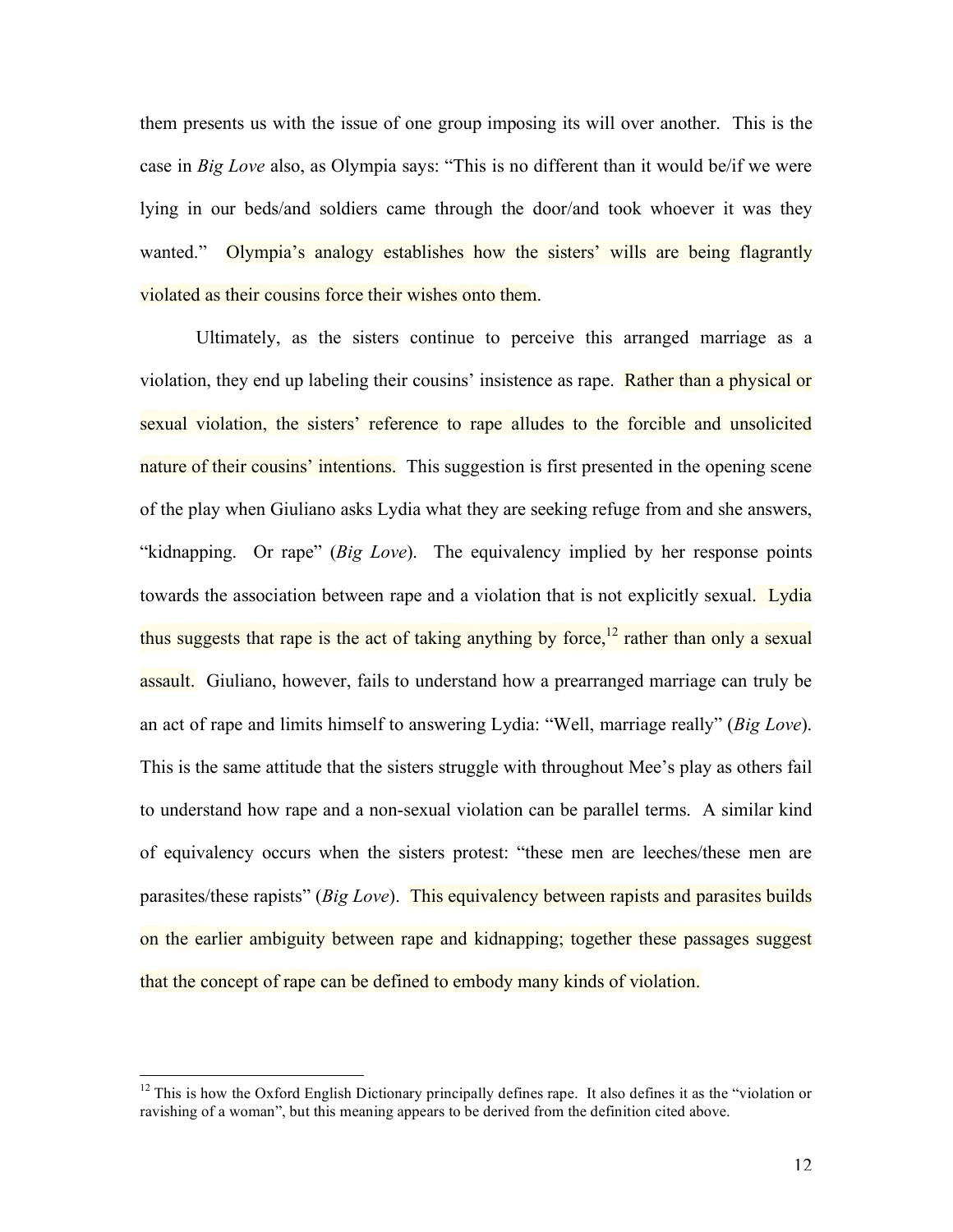To a certain extent, the women's insistence that their cousins' violation of their will is rape validates their decision to forcibly resist marriage. While contemplating murdering their soon-to-be husbands, for example, Thyona asks her sisters: "Would you kill them if they were soldiers/coming through your bedroom door?" (*Big Love*). Nevertheless, the subject of rape appears to play a bigger role in the play than to emphasize the women's right of self-defense against such a deplorable crime. Other than condemning the literal rape of a woman, the play also tries to demonstrate how the concept of rape should be broadened beyond its principal meaning of sexual violence and suggests that in these other guises, it may prove beneficial. In his book *Remaking American Theater: Charles Mee, Anne Bogart and the SITI Company*, Scott Cummings introduces the idea that "*Big Love* generates its own quirky, troubling symposium that pushes beyond the reflexive presumption that rape is evil and wrong and prompts consideration of what rape is (and is not) and how it operates on a cultural level" (80). Parting from this premise, Mee's plays and his writing technique appear to encourage us to think of rape as a useful model for how we should approach culture itself. If we are able to get rid of our preconceived notions of rape, we can then see the violence of rape, as represented in *Big Love*, as an analogy for the dramatist's notions about how writing should appropriate the work of others in an effort to create what he defines as a "cultural commons".

*Big Love* begins to shed our presumptions about rape by presenting it as an ordinary and everyday event. This is most clearly seen in Constantine's initial rant about how life itself constantly takes everyone by force:

People are taken against their will every day. Do you want tomorrow to come?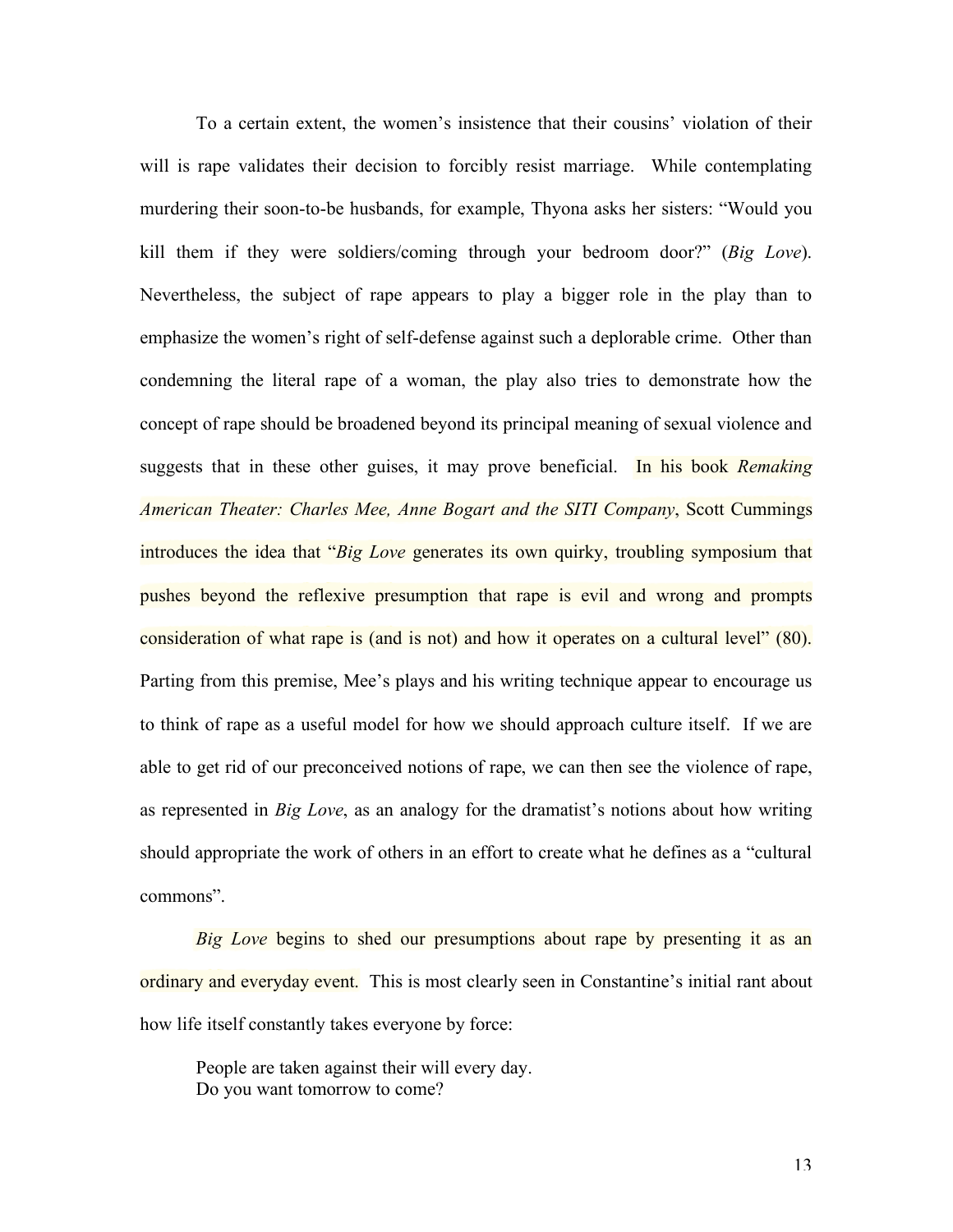Do you want to live in the future? Never mind. You can't stop the clock. Tomorrow will take today by force whether you like it or not. Time itself is an act of rape. Life is rape. No one asks to be born. No one asks to die. We are all taken by force, all the time. (*Big Love*)

Like the sisters (though to very different effect), Constantine here broadens the term rape, using it to refer not to sexual assault but to the everyday violations of time. For Constantine, rape is an intrinsic part of being alive that we have to come to terms with, rather than trying to fight against it. Despite its largely negative portrayal of Constantine, *Big Love* does not undermine his idea that "life is rape". By suggesting that "people are taken against their will everyday" and by exemplifying it with the case of the sisters, the play offers us with a broader understanding of the role of power, violence, and (again, metaphorically) rape itself in our everyday life. This passage, therefore, invites us to reflect on how a violation against our wills is not necessarily the evil we have labeled it to be, but perhaps a daily occurrence that we must learn to accept.

Furthermore, Constantine suggests that violence and the abuse of power are intrinsic for our survival given that rape is commonplace. He contends that we should not only accept the daily rape life subjects us to, but that we should embrace it too and see the violence intrinsic to it as a model for how we should lead our lives. While ranting in the company of his brothers, Constantine argues:

of course I think everyone should be civilized men and women both but when push comes to shove say you have some bad people who are invading your country raping your own wives and daughters […]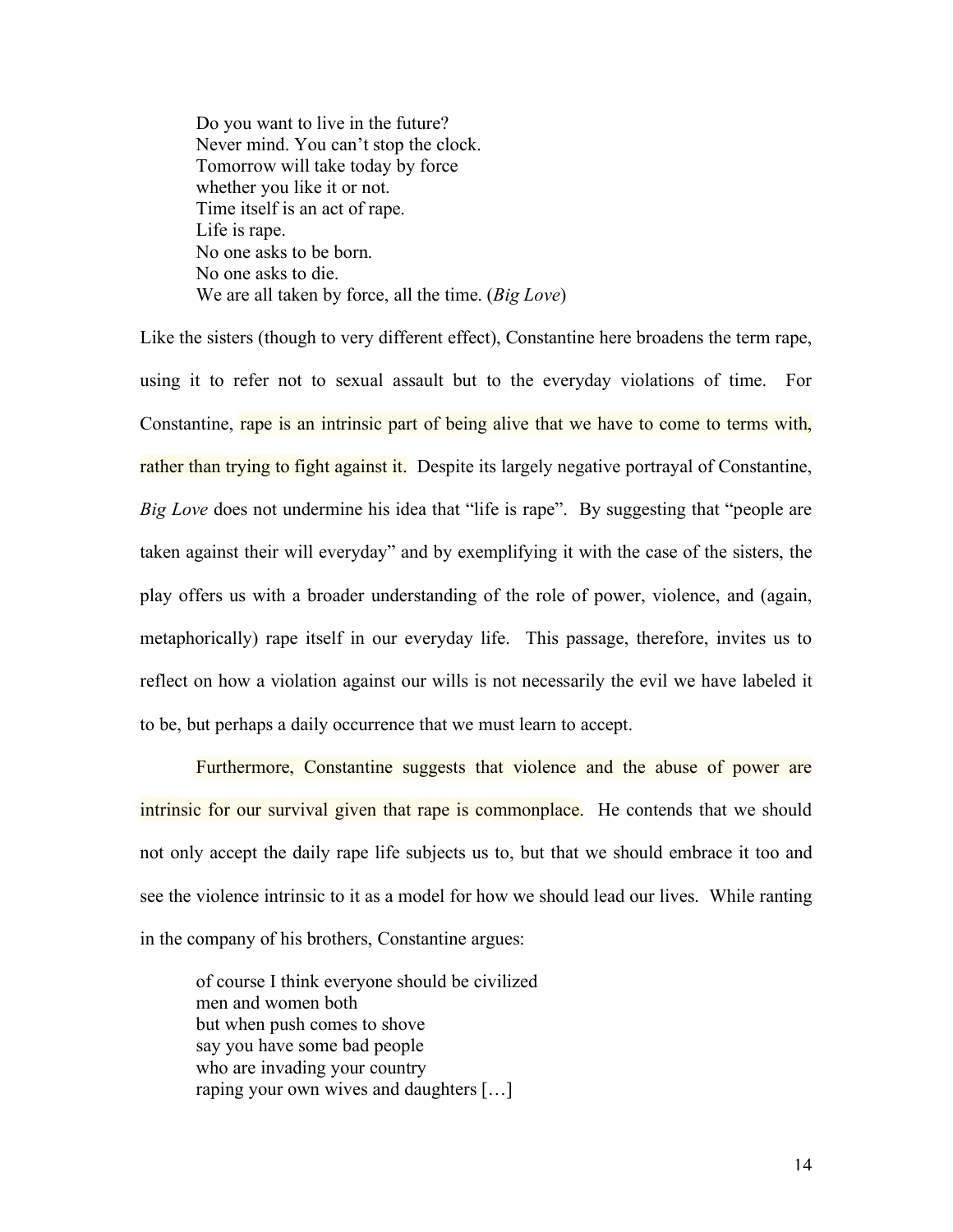then they want a man who can fuck someone up (*Big Love*)

Despite his antagonistic perspectives on rape, this passage shows that Constantine does not approve of the literal sexual rape of a woman as he contends that we need men in our society to protect us from such heinous crimes. Since rape and violation exist in our world, however, Constantine argues that we need to return their violence in order not only to defend ourselves from them, but also to claim our place in the world. Unless we want to remain raped and violated by life itself, Constantine appears to say, we need to emulate its violence in order to make something of ourselves.

Constantine advances this notion of violation as a means of survival when he presents us with the troubling idea that rape "is a gift a man can give a woman" (*Big Love*). He argues that the same way that a man learns to embrace the violent nature of rape after being violated by life, he can also teach this to a woman by subjecting her to that same violence. He contends:

and so it may be that when a man turns this violence on a woman in her bedroom or in the midst of war slamming her down, hitting her, he should be esteemed for this for informing her about what it is that civilization really contains […] he is showing her a different sort of civilized behavior really that she should know and feel intimately as he does to know the truth of how it is to live on earth (*Big Love*)

Constantine suggests that after being raped by a man, both sexually and metaphorically, a woman then understands the violence inherent to our so-called civilization. She can then free herself from the domination of a superior force by violating this oppressor. In other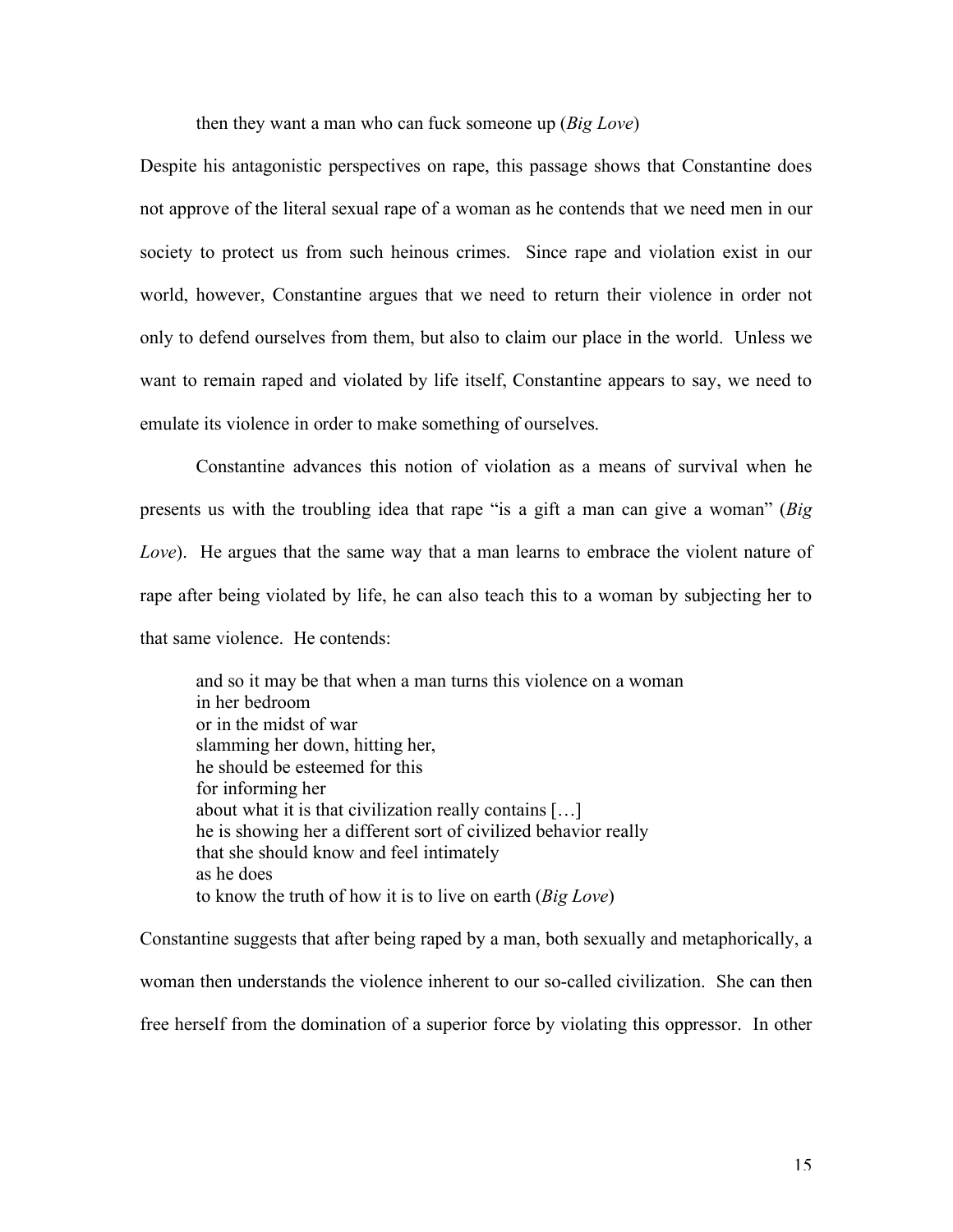words, according to Constantine, rape can be a gift as it can teach us to defend our own will by victimizing those who have already victimized us.

The women apparently learn their lesson, as they end up returning the violence that their cousins have thrust upon them. As Cummings points out, "as the action of the play proceeds, this turns out to be 'a gift' that the women choose to give in return" (82). Needless to say, when the sisters murder their husbands, they are not raping their husbands in the sexually charged connotation of the term. Instead, that the sisters return the gift of rape alludes to the fact that just as their will was violated, they have learned to force their will on their cousins. This is seen most clearly when, while convincing her sisters to kill their cousins, Thyona states: "What choice did they give you/but to stop them/the only way they ever will be stopped./All these men understand is force" (*Big Love*). This passage serves as a true testament that the women have received the "gift" of rape. Men and women alike seem to embrace the role that rape plays in their world. Within the context of the play, the "gift" of rape does not appear as "a gift a man can give a woman", as Constantine tries to argue, but as a gift from life and society that an individual can receive, not as a man or a woman, but as a human being.

This gift is particularly important in our understanding of Mee's playwriting. Just as rape is a gift for the characters in *Big Love* because it frees them from being subjected to the will of a superior force, so too Mee's figurative rape of texts by other writers is his gift to us as it liberates us from our presumptions about appropriation, plagiarism, and copyright infringement. By forcing his own creative impulses onto the work of other authors, Mee compels his readers to consider how a writer can create new materials by violating the texts of others. The appropriation of a text against its author's will is not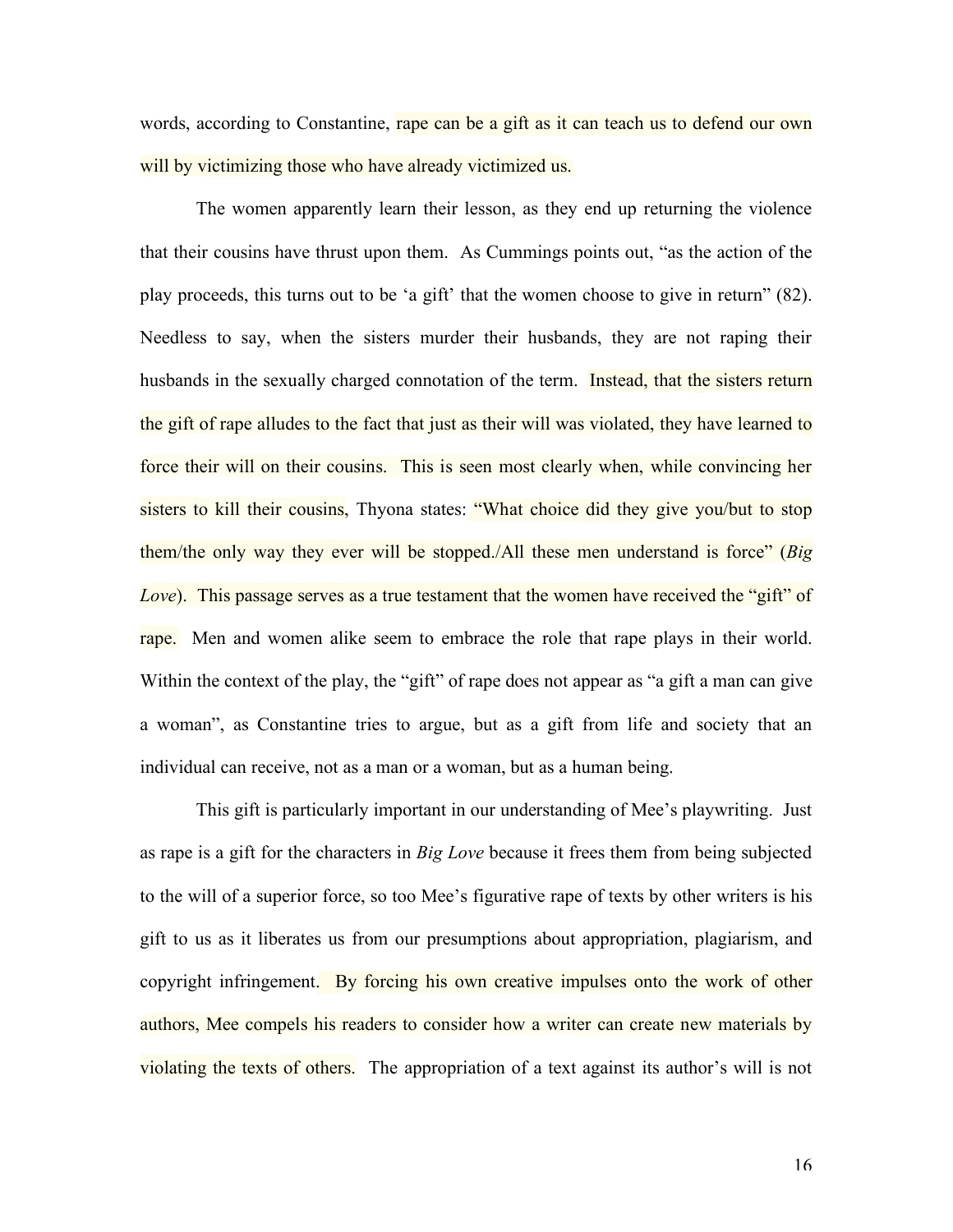only an acceptable writing technique, but in a larger sense frees writing and literature from the repressive force of authorship.

The violence implicit in rape as a model for Mee's work is reminiscent of the aggression present in the playwright's description of his treatment of Greek plays: "I have come again and again to take the text of a classic Greek play, smash it to ruins, and then atop its ruined structure of plot and character, write a new play" (*A Nearly Normal Life*, 214). The violent language employed in his description of how he ruins a Greek play draws a parallel to his figurative rape of a text. By violating the tragedies of these classic dramatists, Mee is able then to appropriate the work of the Greeks and compose texts similarly to how they composed their own.<sup>13</sup> As a result, through the violence of the rape analogy, Mee reclaims the "cultural commons" that enabled the Greeks to produce their masterpieces.

To a certain extent, Mee's work proposes that our loss of this "cultural commons" that the Greeks enjoyed is produced by the failure of our so-called civilization. After destroying the classical structure of these plays, Mee sets the plays "in the America of my time—so that America today lies as it were, in a bed of ancient ruins" (*A Nearly Normal Life*, 214). Through his adaptation of the Greek tragedies in a contemporary setting, Mee's plays suggest that today's America has not advanced since ancient times. By describing America as lying on top of "a bed of ancient ruins", the playwright implies that in the construction of our apparent civilization, we have lost valuable practices from years past. As Critic Helene Foley suggests, the plots of Greek plays are still relevant today because of parallels between ancient society and our own: "Contemporary

<sup>&</sup>lt;sup>13</sup> Mee argues that the Greeks, as well as other classic playwrights, wrote their texts by appropriating elements from their culture. For a more detailed discussion, please consult footnote 8 and the pertaining paragraph.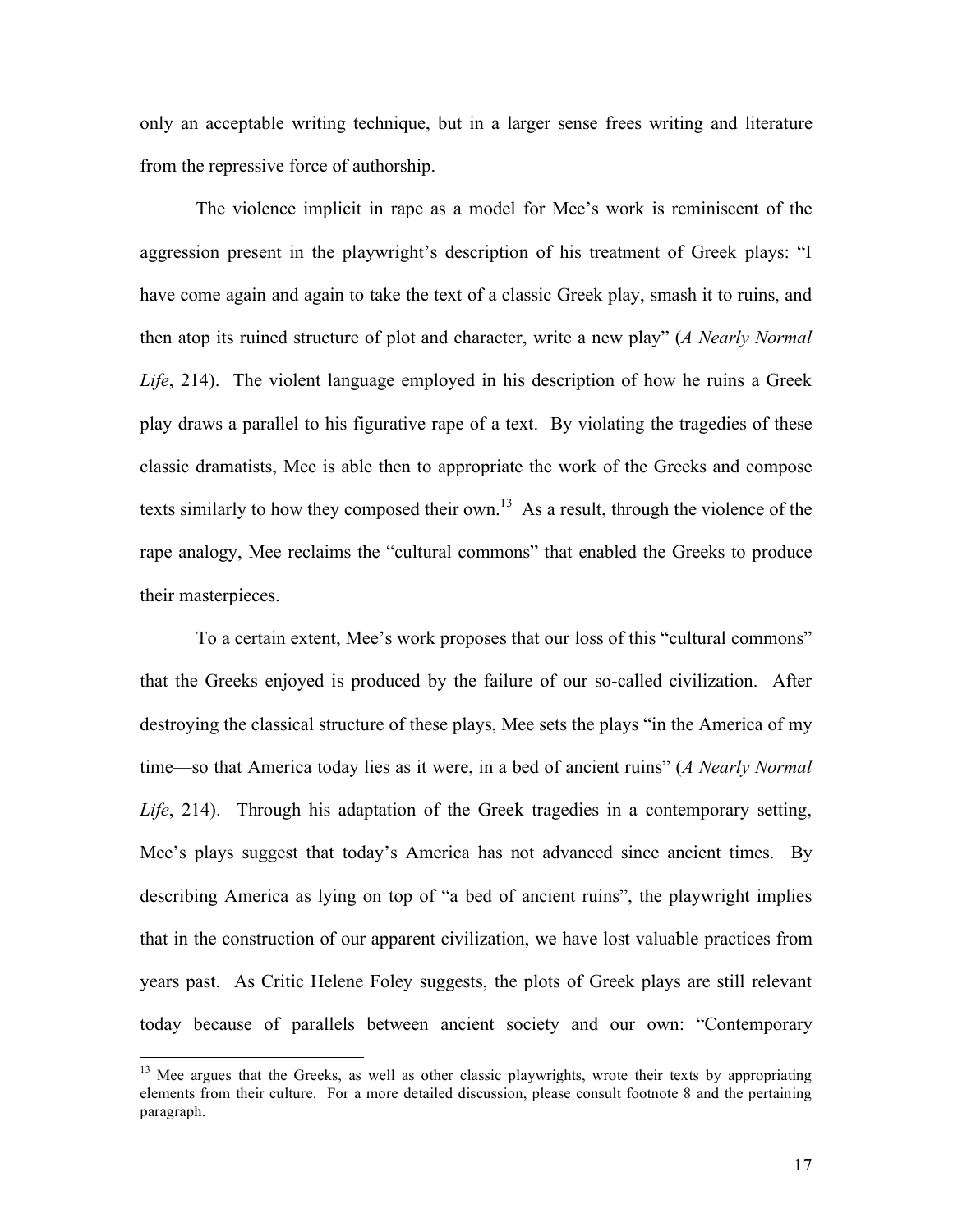playwrights also turn to Greek tragic plots to reflect on the relation between twentiethcentury reality and an irrecoverable past, on a failed aspiration to civilization" (7). The failure of our civilization is principally manifested in Mee's work in its concern with the loss of a "cultural commons". By transferring these Greek tragedies into contemporary times, as he does with *Big Love*, Mee's plays draw our attention to how we have lost a free cultural exchange due to our supposedly civilized notions of copyright and authorship.

Mee's work uses the violence implicit in the rape analogy to combat our "failed aspiration to civilization" through the production of a new "cultural commons". The figurative rape of a text is necessary for us to break away from our presumptions about copyright and authorship and to subject the writings by other authors to our own will. It is only through this figurative rape, Mee appears to argue, that we will move towards a "cultural commons", which will permit us to generate valuable works of writing, the same way that many of the classical authors that preceded us did. As part of this "cultural commons", writers would be able to freely share their work with one another, with no regard to authorship and/or copyright issues. Therefore, the purpose of this metaphor is not to generate a perpetual raping and illicit appropriation of other writer's texts. Instead, it should ultimately promote writers to willingly give up their texts for others to do as they please with them. Through this submissive offering, a text can then become a part of culture and anyone's use of it or its influences would cease to be considered plagiarism.

This appears to be the case of *Big Love,* as Mee appropriates Aeschylus' Danaid trilogy, without raping this ancient playwright's work. In the note at the end of the play,

18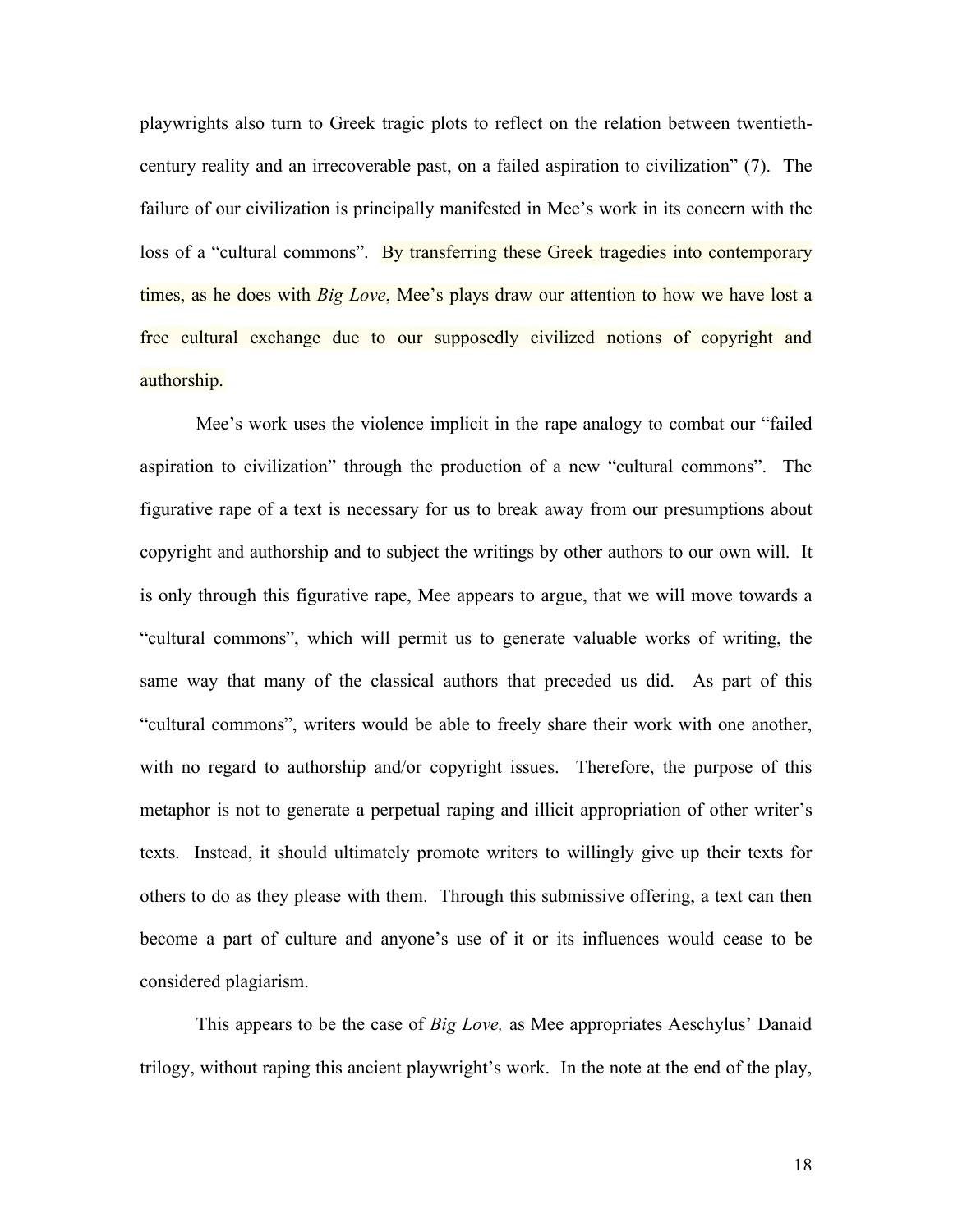however, Mee only acknowledges the first play of the trilogy: "This play is inspired by what some believe to be the earliest surviving play of the western world, *The Supplient Women* by Aeschylus" (*Big Love*). Given that Aeschylus' plays belong to the public domain, as we have seen, Mee is free to take away from them as he pleases, with no concern about being accused of copyright infringement or intellectual dishonesty. Therefore, rather than breaking any copyright laws, by choosing not to acknowledge the last two in the trilogy, Mee exemplifies his idea of a "cultural commons". For him, it does not matter from where he obtains the story of *Big Love* because his play is a product of our culture the same way that the original text was in its time.

This cultural exchange exemplified between *Big Love* and the Danaid trilogy is precisely what Mee's work is hoping to produce. As the violence of his rape analogy liberates us from the repression of copyright and authorship issues, a kind of textual submission is generated. Just as *The Suppliant Women* is submissively offered to readers given that it is part of the public domain, *Big Love* plays a similarly submissive role thanks to Mee's invitation to his readers to rewrite his texts. At the same time, this invitation suggests that Mee's plays have joined the same "cultural commons" that Aeschylus' plays are already a part of. Through this seemingly self-aggrandizing gesture, Mee's plays are therefore promoted to the same status as the work of the Greeks, Shakespeare, and other playwrights whose work belongs to the public domain. Yet, what is important about Mee's invitation to his readers is that he submissively offers his work to the will of another. Through this submission his work takes the next necessary step towards the building of a "cultural commons".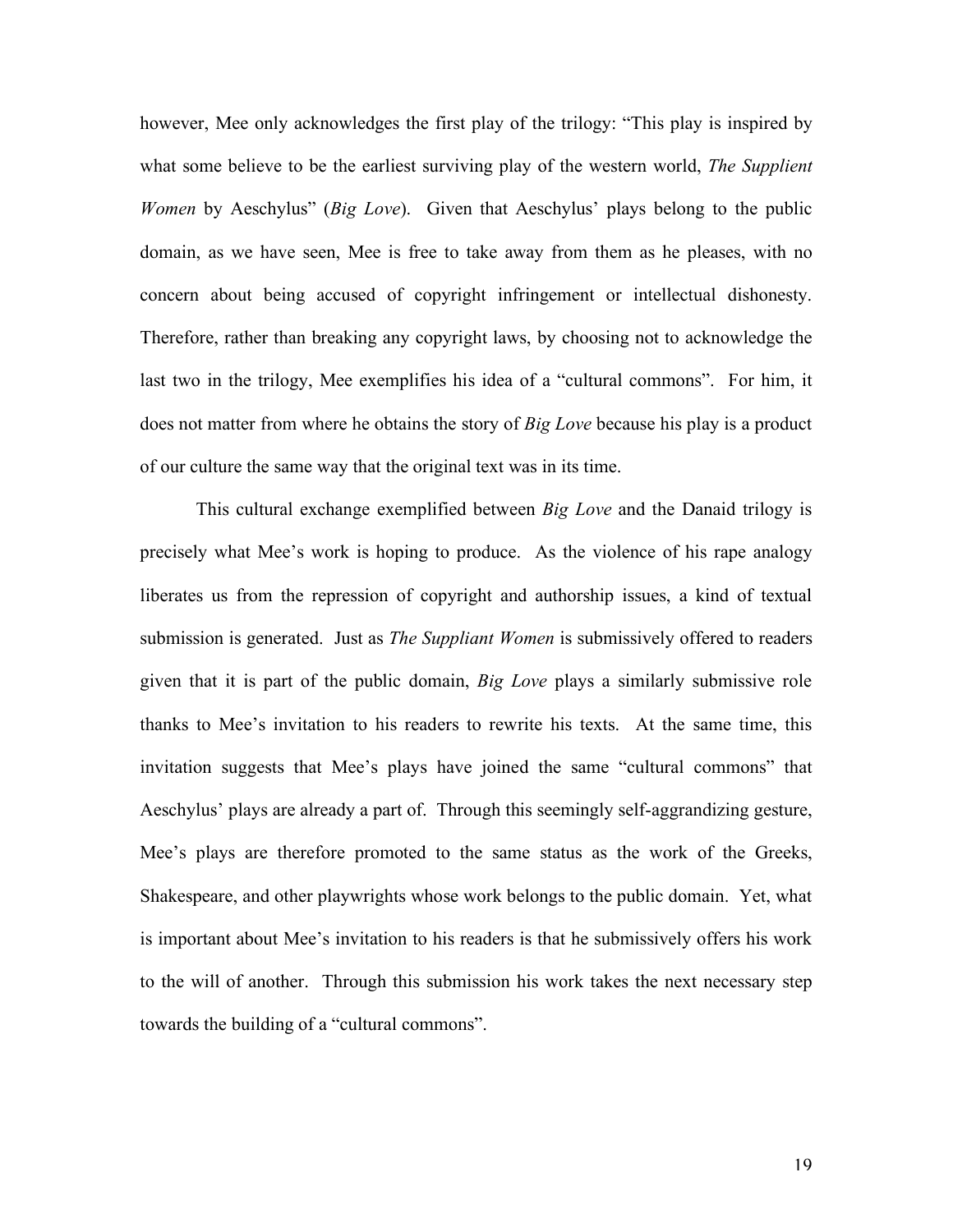Just as it did with the notion of rape, *Big Love* attempts to rid us of all our presumptions about submission so we can appreciate its importance in the exchange of texts between authors. As Giuliano suggests in his speech about his Barbie collection, submission may be desirable:

Some people like to be taken forcibly. If that's what they like, then that's okay. And if not, then not. I myself happen to like it. To have somebody grab me. Hold me down. To know they have to have me no matter what. It's not everyone's cup of tea. Everyone should be free to choose for themselves. (*Big Love*)

Cummings argues that Giuliano's speech "introduces the paradoxical notion that for some people rape is a choice" (81). Nonetheless, given that rape is defined as an unwanted assault or violation, Giuliano's desire to be dominated lacks the violence inherent to rape. Despite his account of being "taken forcibly", Giuliano is therefore not introducing the paradox of rape as a choice, but rather that of submission as pleasurable. Instead of depicting rape, an act characterized as forceful and unsolicited, Giuliano portrays what appears to be a sadomasochistic sexual relationship, which is both voluntary and desired.

Giuliano's discussion of submission is distinguished by a humorous tone that largely contrasts with Constantine's antagonism when arguing about rape. In fact, this humor emanates precisely from the contrast between Giuliano's comfort when talking about submission and the aggression that typifies others characters' descriptions of rape. Giuliano's appearance after the sister's rant on how their cousins are rapists illustrates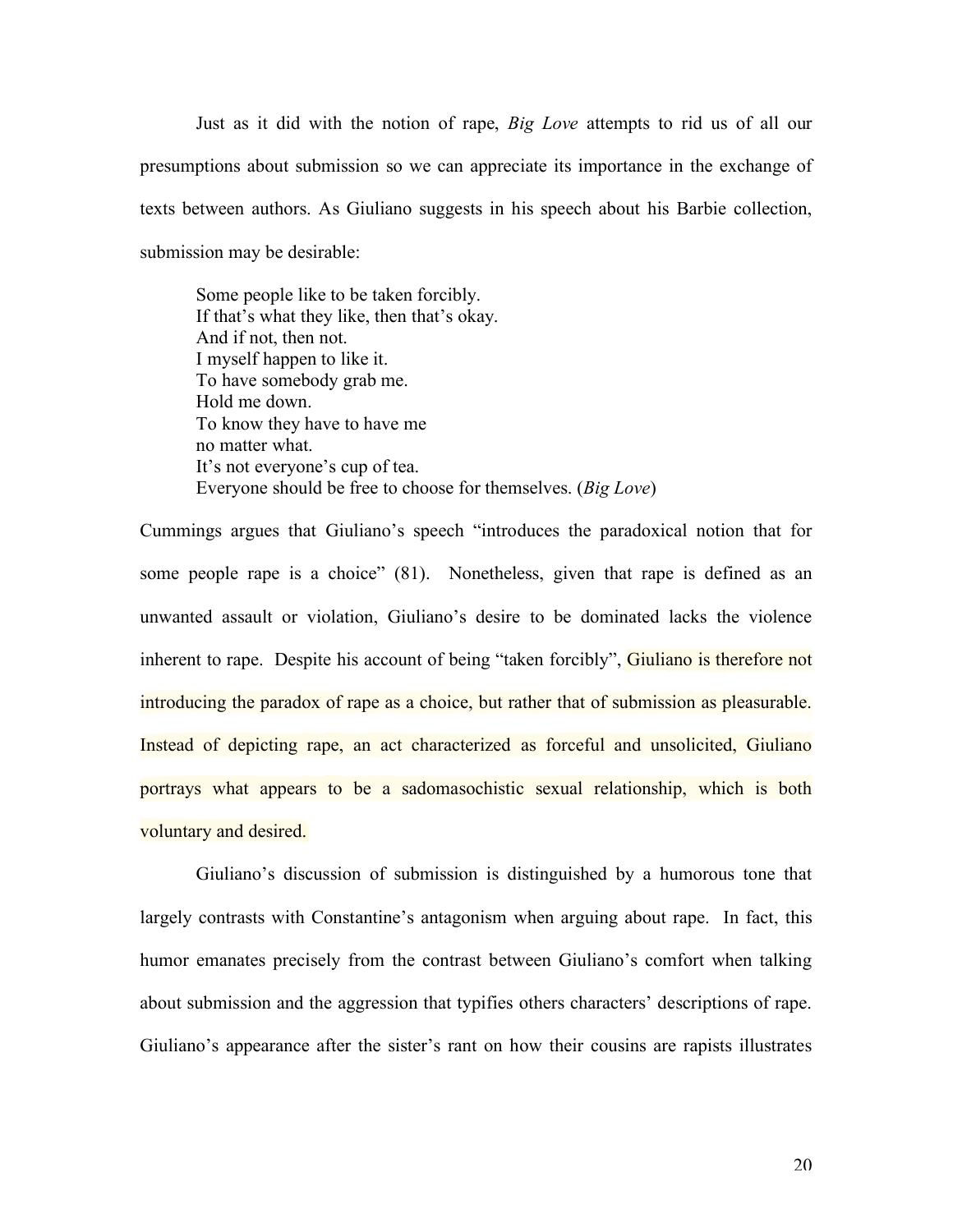this contrast most clearly. Referring to the wedding gifts he is bringing to the sisters, he says:

I wouldn't mind having the ribbon I haven't taken any yet I was going to ask you if you don't want it because I have a collection of Barbies and Kens and this ribbon would go with the whole ensemble so perfectly (*Big Love*)

After the violence of the sisters' preceding complaints about their cousins, during which they even throw themselves on the ground, Giuliano's casualness when asking for the ribbon to use with his collection of dolls appears as comedic. The humor of this contrast encourages us to look past our preconceived ideas about submission while Giuliano discusses this topic. Since the humorous tone lightens the social restrictions that have been attached to submission, we are more willing to see such submission as a useful tool for the construction of a "cultural commons".

Echoing Giuliano's notion of submission as an enjoyable and desirable experience, Olympia admits that she also finds pleasure in being dominated:

submission is giving up your body, and your mind and your emotions and everything to a someone who can accept all the responsibilities that go with that. And I myself enjoy the freedom that submission gives me. I like to be tickled and tortured and I like to scream and scream and feel helpless and be totally controlled and see how good that makes someone else feel. (*Big Love*)

As in Giuliano's speech, the humor here allows us to look past the troubling images of being "tortured" and "totally controlled" and to understand how this sadomasochistic behavior can be appealing to some people. In this case, the humor of the speech comes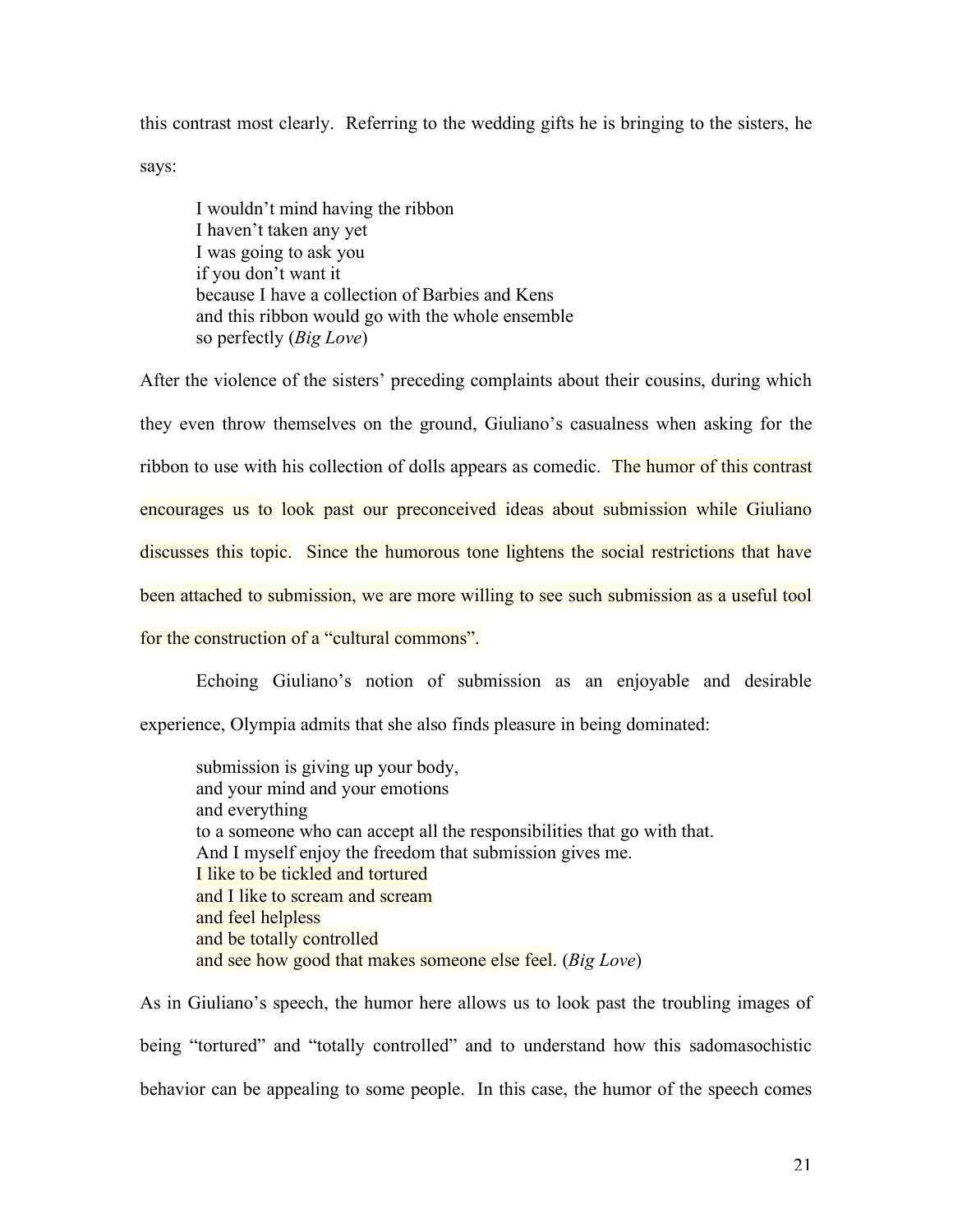from Olympia's reputation as a superficial individual whose main concerns are L'Oreal products and days at the beach. Due to her comedic portrayal as a shallow person, we are less likely to be outraged by the unconventional sexual practices she describes. This does not mean that she is not taken seriously, but that thanks to the humor produced by her characterization as superficial, the connotations of her speech are lessened. Consequently, regardless of how deplorable are the acts of submission described by Olympia, torture and domination appear to us as more acceptable concepts because of the comedic aspects surrounding her account of her willingness to engage in them.

Most remarkable about Olympia's speech, however, is her discussion of "the freedom that submission gives me". This paradox of domination as a liberating agent approaches the essence of Mee's perspective that for writing to be free it must be subjected to the will of another. Olympia's insistence that submission should occur only with "someone who can accept all the responsibilities that go with that" implies that for us to obtain freedom from domination, there needs to be a certain level of trust between sexual partners or authors. The same way that submission consists of "giving up your body…and everything", for writers it should mean that they confide so much in each other that they do not hold back any of their texts. Therefore, domination can be liberating as much as we are willing to offer our bodies and writings for another to use freely. Ultimately, the goal of submission should be to "see how good that makes someone else feel", as Olympia says referring to how much pleasure a partner can derive from a sadomasochistic relationship. In terms of submission as a model for writing, pleasure can be derived when we see how much a writer's work can benefit after freely appropriating another's text.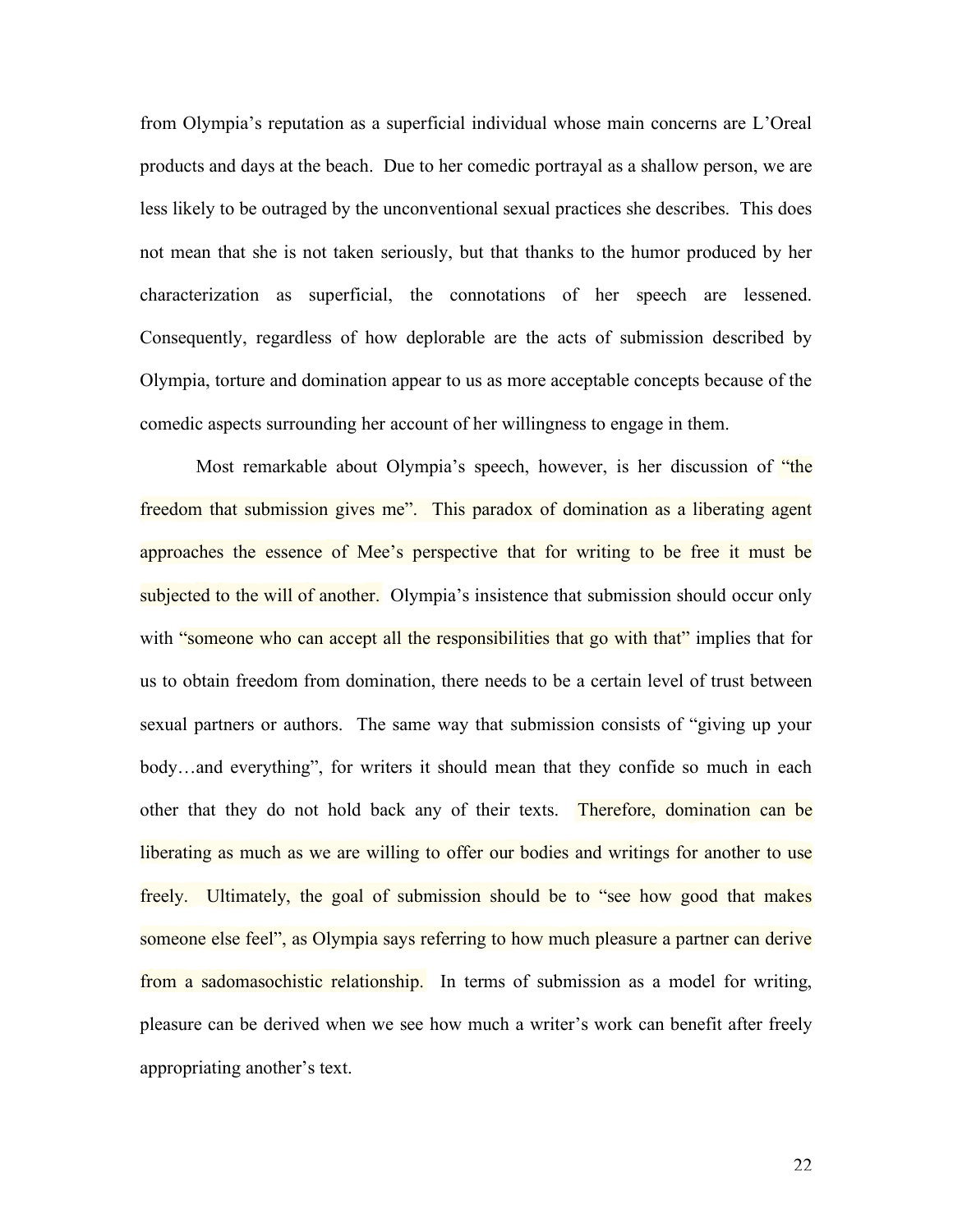By alleviating the stigmas attached to submission, these two speeches offer us a working metaphor for how Mee presents his texts to his readers. Just as Olympia wants to "enjoy the freedom that submission gives [her]", Mee frees his plays from all the restrictions imposed by copyright and subjects them to the scrutiny of his readers. By allowing readers to do as they please with his texts and to perform the role of writers, Mee sets up his plays to be "taken forcibly" and to be "totally controlled". In other words, Mee forces his plays to act submissively so they can be easily raped and dominated. Furthermore, just as *Big Love* argues past our presumptions about submission and rape, Mee attempts to purge his readers from their conjectures about plagiarism. By suggesting that the appropriation of other artists' work enables us to create our own, and by offering his plays in such a submissive fashion to readers, Mee guarantees that his work become a part of and a instrument for the creation of the "cultural commons".

This metaphor of rape to describe the act of writing, however, is not Mee's own. In fact, his use of this rape analogy actually narrativizes and literalizes a long-standing theoretical concept. The parallel between Mee's writing techniques and rape is evocative of what critic Carolyn Dinshaw calls "the obvious and age-old association of the pen with the phallus" (7). By allowing us to identify the writer as male, this metaphor helps us think of the page as female and appreciate writing in terms of a sexual relationship. Critic J. Hillis Miller complicates this notion when he discusses the violence intrinsic to writing: "in any writing somewhere there is an act of violence, a blow, a cut, cleaving, or stamping" (10). As he presents it, writing is a violent act as it scratches the words on the surface of the page. As a result, this metaphor proposes that writing itself can be an act of rape. He explains: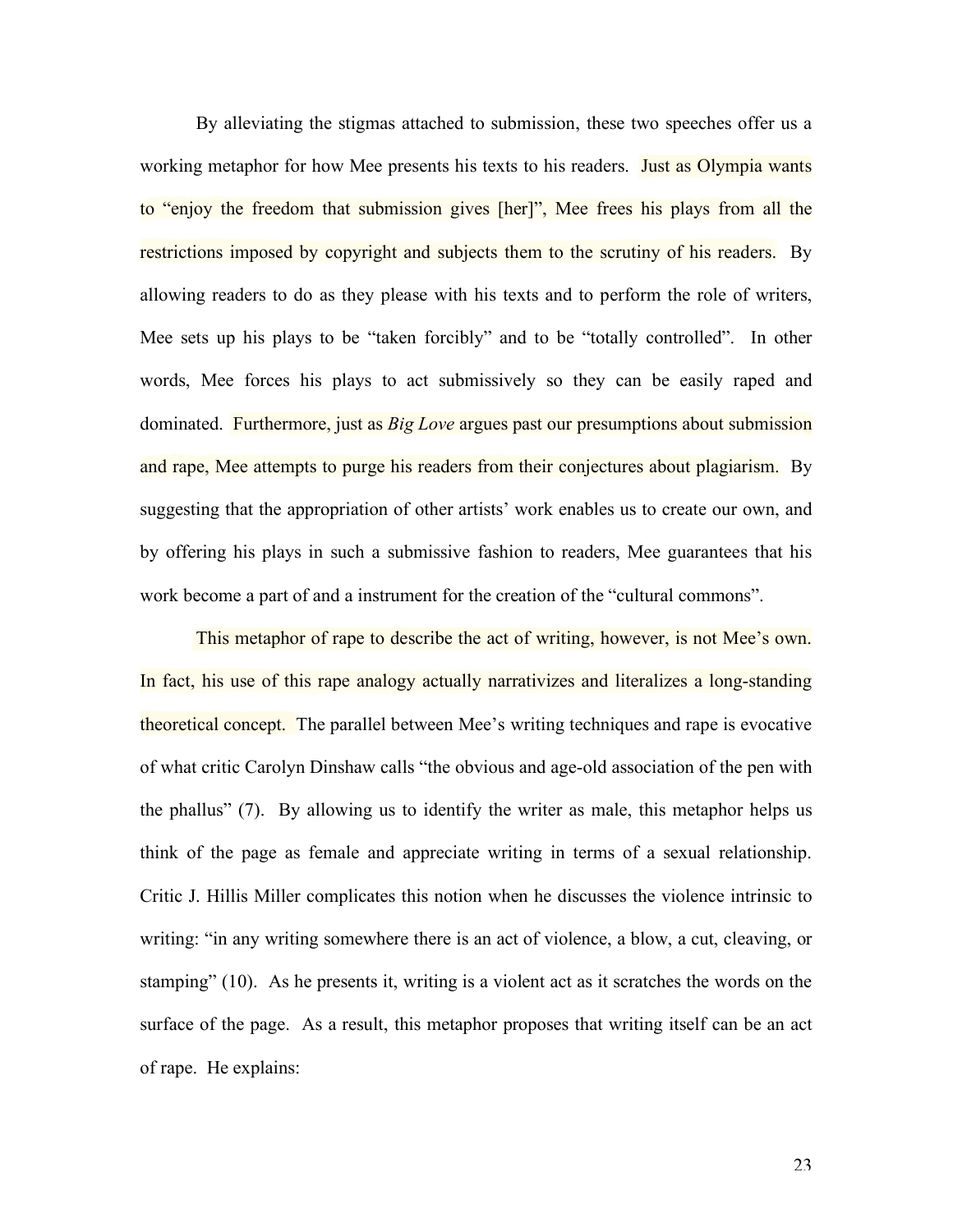If writing is initially a form of scratching or engraving, the cutting of a line, penetration of some hard substance with a marking tool, it may also, after the invention of pencils and pens, be thought of as the pouring out of a flat surface of a long line or filament, lead or ink making a cursive line of characters tamping, cutting, contaminating, or deflowering the virgin paper. (7)

By equating it with a contamination, Miller suggests that the deflowering he is describing is unwanted. In fact, what seems more characteristic about paper is not that it is virginal, but that it has no other option but to subject itself to the "cutting" of the pen. His use of such unsolicited and violent terms to describe writing produces an association between the penning of a text and rape. Similarly, by reflecting on these two issues through the violence of the same metaphor, *Big Love* introduces the notion that writing and appropriation are not completely different and/or separate practices. If writing is ultimately a violation on its own, it is not a stretch to literalize that analogy and then rape already written texts as Mee does. Appropriation can therefore be understood as a manifestation of writing, rather than as an assault on it.

Mee's work, however, complicates the notion of writing as rape because he simultaneously acts as both rapist and victim. As we have seen, he decides to rape the sources at his disposal to create his own text while he encourages his readers to rape his own writings the same way he has violated the work of others. Apparently for Mee, the pleasure of writing comes from both torture and submission. Given this sadomasochistic approach to writing, it seems particularly suitable for us to think of Mee's plays and writing process as a never-ending act of mutual rape. Therefore, when Mee plays the role of the victim, those of his readers who appropriate his text carry out the part of the rapists.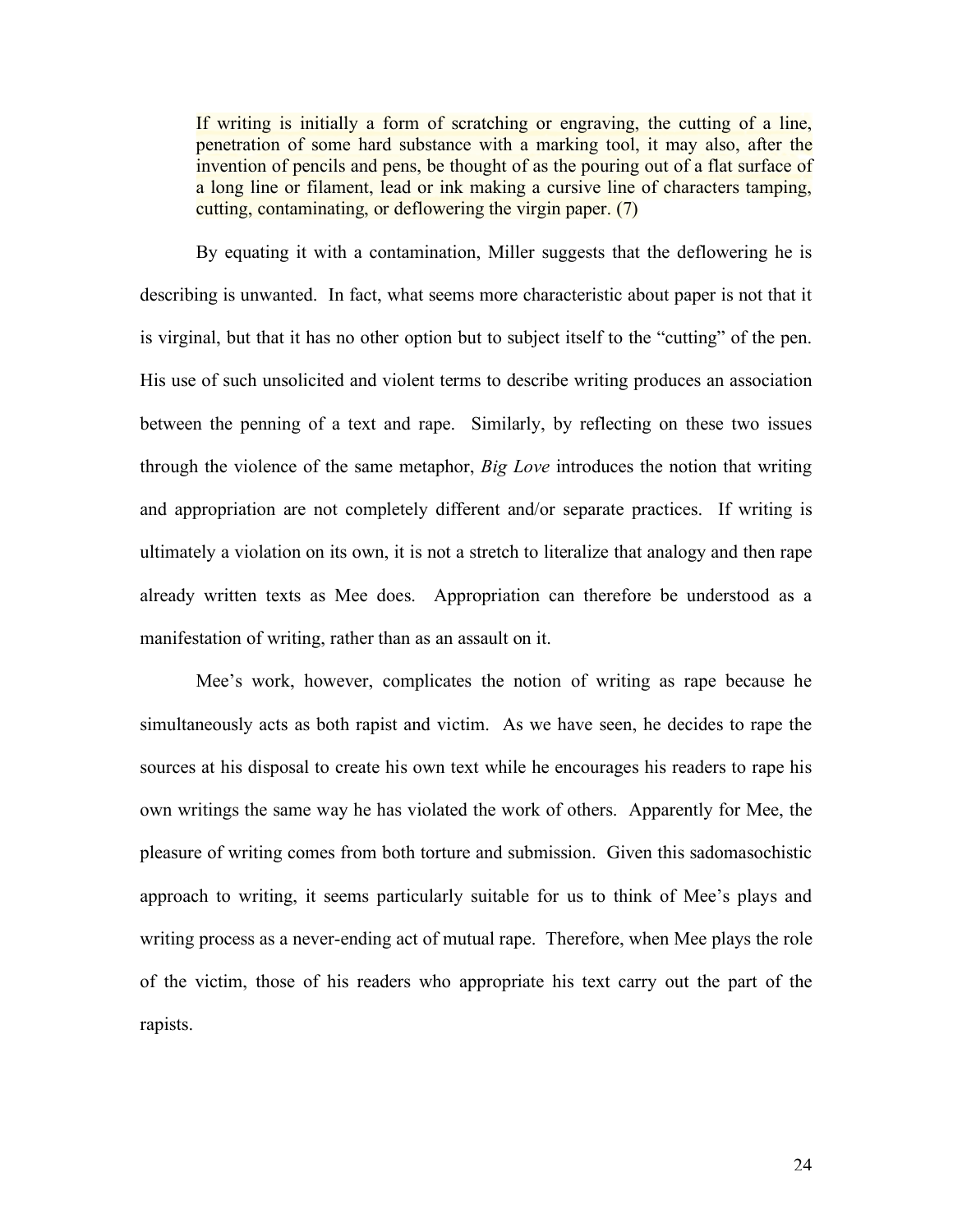This idea of Mee as the victim and his readers as the victimizers is a development of a particular notion within the metaphor of writing as a violation. Dinshaw proposes that the model of the page as female allows us to think not only of the author, but also of the reader as male. She explains:

literary activity has a gendered structure, a structure that associates acts of writing and related acts of signifying—allegorizing, interpreting, glossing, translating with the masculine and that identifies the surfaces on which these acts are performed, or from which these acts depart, or which these acts reveal—the page, the text, the literal sense, or even the hidden meaning—with the feminine. (9)

According to this discussion, the association of the page with the text that is written on it suggests that we can think of both as being female, as they represent the surfaces on which the acts of writing and signifying are performed. The male reader, acting as the signifier and following this gendered model, then penetrates the text with his own interpretation. Yet, the vulnerability of the female text to the understanding of the reader suggests that there is still some violence present in this interpretative penetration. Dinshaw here distinguishes a kind of figurative rape in which "the text as woman's body [is] violated by the interpretations of literary and exegetical tradition" (11). Dinshaw proposes that a reader's understanding of a text can be a violation too, given that it imposes an interpretation of the work that is potentially counter to the author's intentions. Consequently, reading becomes a similar act of rape as writing and appropriation have already been identified.

Nonetheless, the violence of this relationship between the author/reader and the page/text appears to be diminished in Mee's work once his invitation to readers to rewrite his plays is taken into consideration. The rape analogy does help us break away from the repressive influence of authorship, but it does not provide us with a comprehensive model

25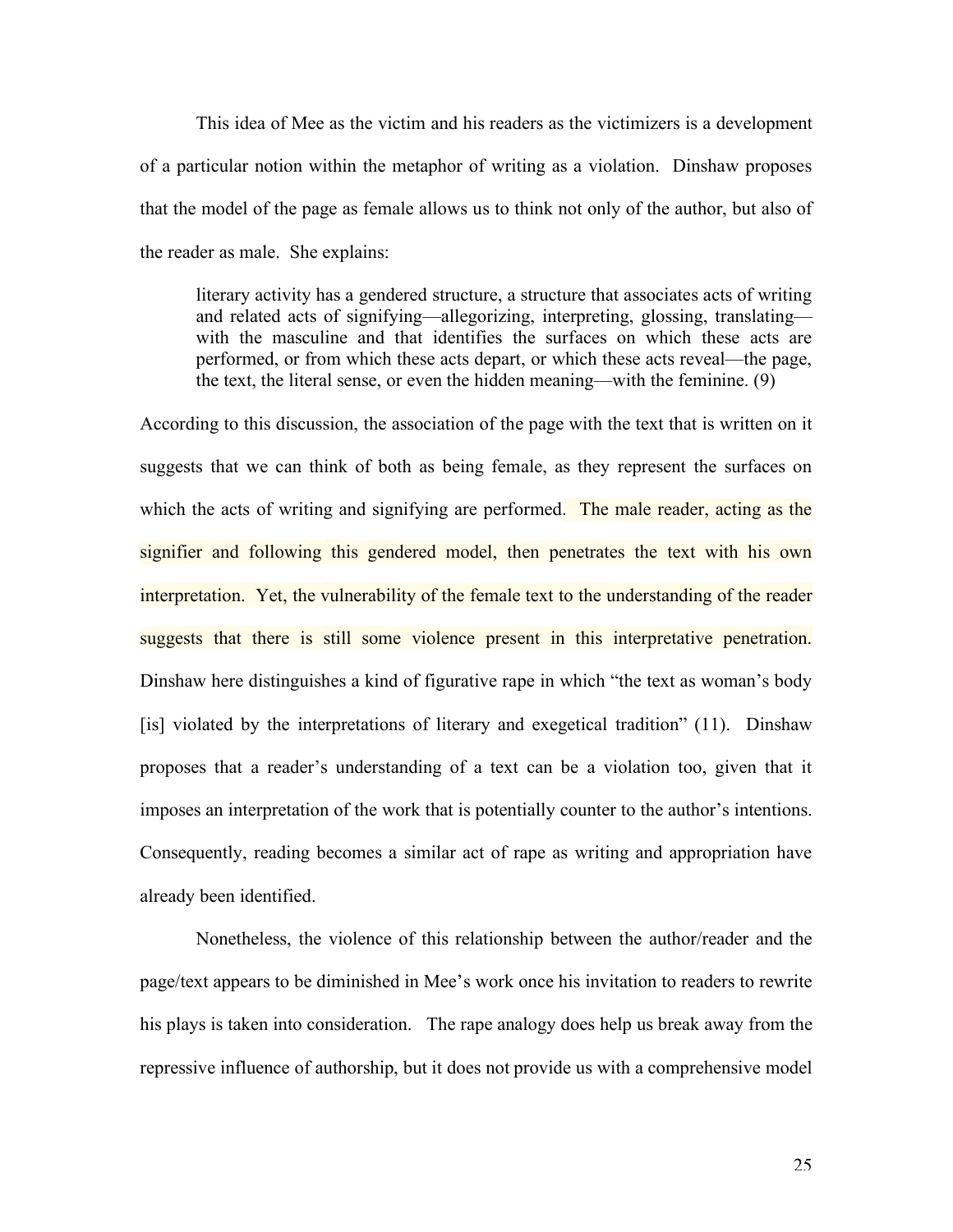for Mee's submissive relationship with his readers. The metaphor, however, is still necessary to approach Mee's work given that for us to fully take him up on his invitation, we need to disposes him of his authority over the text. Regardless of how much liberty Mee gives us over his plays, we will never commit to the idea of rewriting them as long as we are still influenced by our culture's notion that the author owns his work.<sup>14</sup> Only if we allow a figurative rape to free us from the dominant culture's definition of the author will we be able to engage with Mee in this sadomasochistic relationship that his work hopes to establish between the playwright and his readers.

Dinshaw, however, warns us about the dangers of the rape analogy: "To equate reading with rape would be to underestimate drastically the transgressive reality of rape, on the one hand, and to slight the potentially positive value of literary interpretation, on the other" (11). This is true not only of reading, but also of the equation of such a deplorable act with writing and appropriation. To speak of the violence of rape as necessary for us to promote a "cultural commons" and free writing from any social restraints can potentially desensitize us from the sexual assault that is evoked in the process. Yet, the suggestion that rape offers a useful analogy for us to think of the work of a writer like Charles Mee does not undermine the horror of "*real* rape", as Dinshaw labels it (11). Despite the play's discussion of how it can figuratively be a gift, throughout all of *Big Love* the possibility of the sisters being raped by their cousins is constantly presented as a deplorable and appalling fate. Since rape as a sexual assault will forever remain the horror that it is, we do not have to fear that the figurative use of

<sup>&</sup>lt;sup>14</sup> Interestingly enough, most of the productions of Mee's plays stage his work as it appears online, rather than adapting it or rewriting it. In the same vein, it is rarely seen that an artist rewriting one of Mee's plays attaches his own name to the new work that has been created as the playwrights indicates we should do.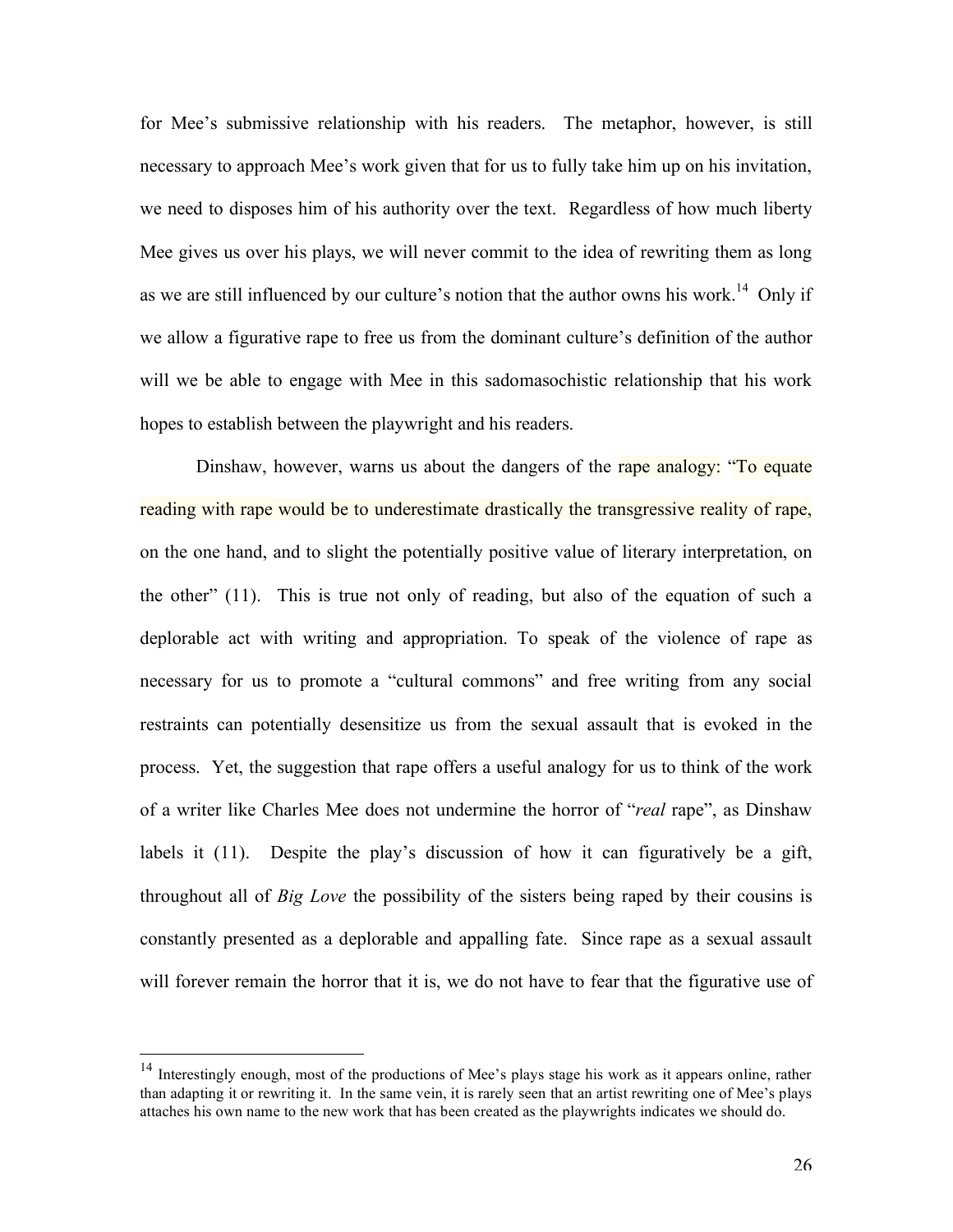the term will desensitize us. Therefore, to examine how rape operates at a cultural level does not necessarily diminish the atrocity that is "*real* rape".

We can then see that the use of the rape analogy does not dismiss the "potentially" positive value of literary interpretation", as Dinshaw suggests, or of the acts of writing and appropriating. Instead, their literary value is emphasized as the concept of rape proves that they are necessary tools towards the building of a "cultural commons". Rather than attributing the negative connotations of rape to writing and appropriation, this analogy demonstrates how through the violence of both acts we can produce important works of literature. In fact, as Charles Mee reminds us, what we today consider to be plagiarism enabled Shakespeare and the Greeks to write works that we now consider masterpieces. Ultimately, the metaphor of rape as present in Mee's work illustrates how appropriation offers a means to create texts like these classic writers did, if our culture can let go of an unrealistic attachment to authorial control.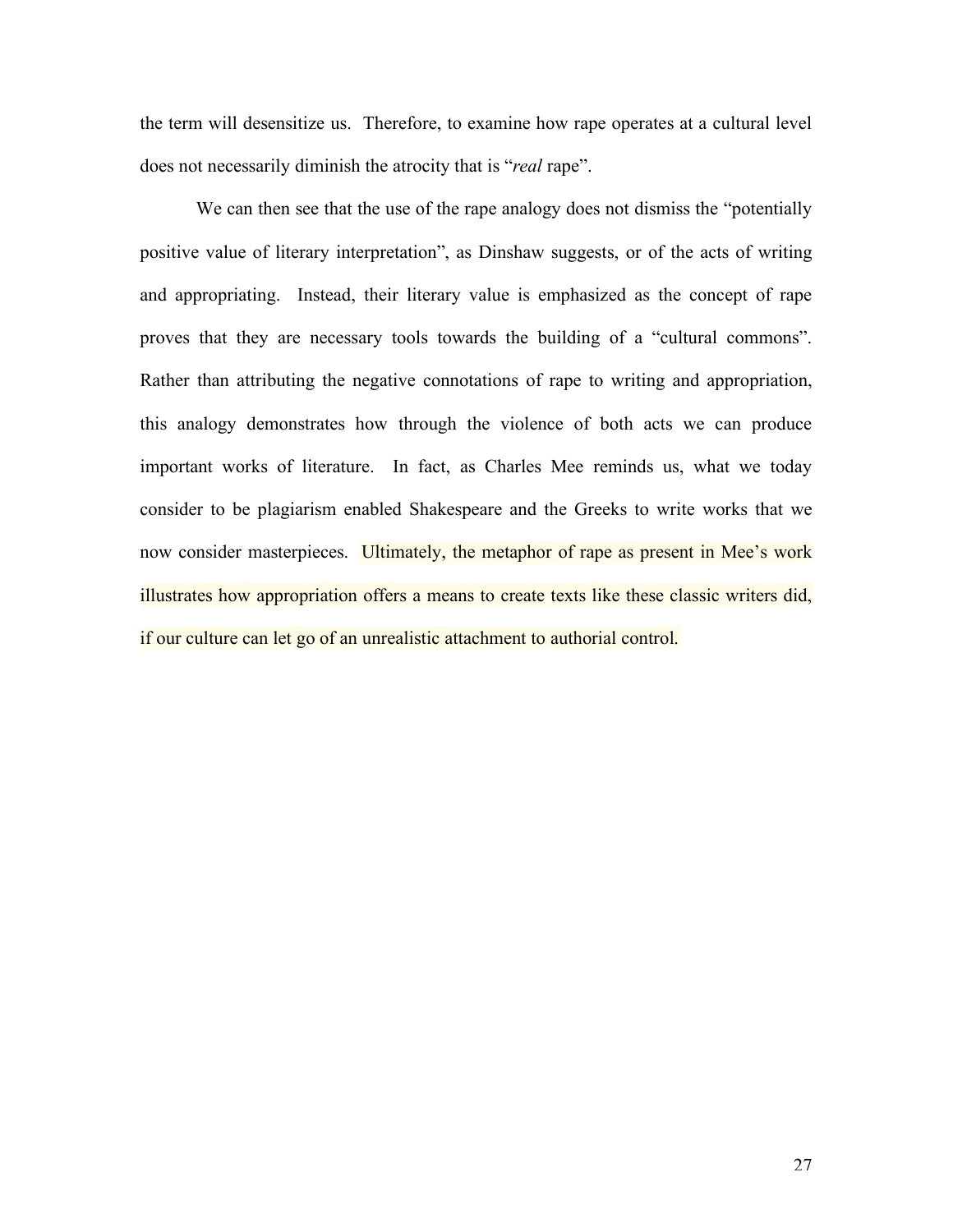## Works Cited

- Aeschylus. *The Suppliant Women (Supplices)*. Trans.: Murray, Gilbert. New York: Oxford University Press, 1930.
- Barthes, Roland. "The Death of the Author." *Modern Literary Theory: A Reader*. Eds. Philip Rice and Patricia Waugh. New York, NY: Arnold, 1996. 118-122.
- Conacher, D.J. *Aeschylus: The Earlier Plays and Related Studies.* Toronto, Canada: University of Toronto Press, 1996.
- Cummings, Scott T. *Remaking American Theater: Charles Mee, Anne Bogart and the SITI Company.* New York: Cambridge University Press, 2006.
- Dinshaw, Carolyn. *Chaucer's Sexual Poetics.* Madison, WI: The University of Wisconsin Press, 1989.
- Foley, Helene P. "Modern Performance and Adaptation of Greek Tragedy." Transactions of the American Philological Association (1974-) 129 (1999): 1-12.

Mee Charles, "about the (re)making project". 1999. 8 April 2007.

<http://www.charlesmee.org/html/about.html>

Mee, Charles L. *A Nearly Normal Life.* New York: Little, Brown and Company, 1999.

Mee, Charles. *Big Love.* 1999. 26 Nov. 2006

<http://www.charlesmee.org/html/big\_love.html>.

Mee, Charles. *First Love.* 1999. 5 March 2007

<http://www.charlesmee.org/html/first\_love.html>.

Mee, Erin B. "Shattered and Fucked up and Full of Wreckage: The Words and Works of Charles L. Mee." The Drama Review 46.3 (2002): 83-104.

Miller, J. Hillis. *Ariadne's Thread: Story Lines*. New Haven: Yale University Press, 1992.